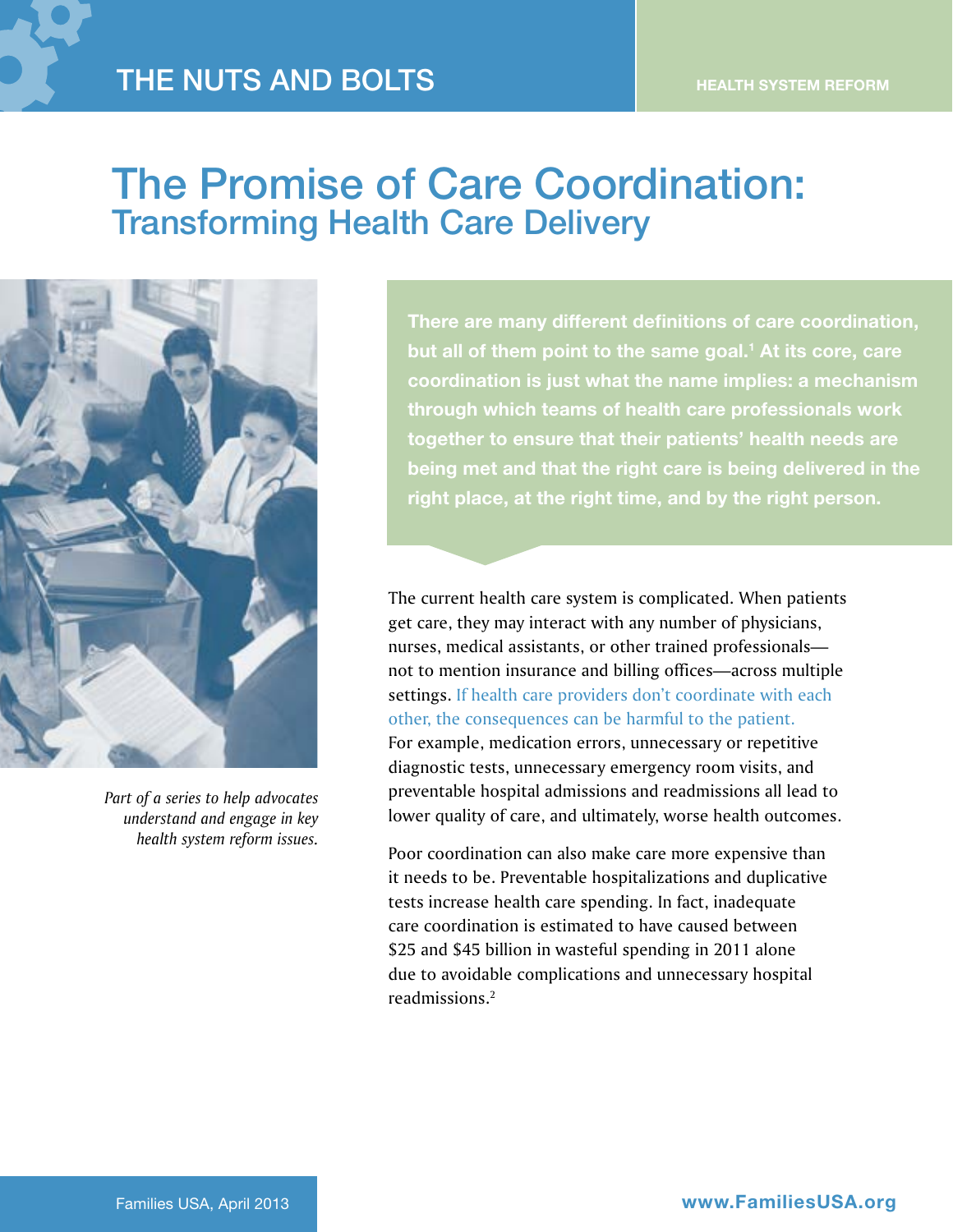The Affordable Care Act has created many opportunities for states to design and test new models of care delivery and payment that improve health outcomes, improve patients' experience, and reduce health care spending. These new models include accountable care organizations (ACOs) and Medicaid health homes (for a definition of these models, see page 19). A main component of these new models is care coordination programs, which allow providers and other members of the health care system to work together for the benefit of the patient. If designed thoughtfully, care coordination programs can improve patients' experiences with the health care system and their health outcomes as well as reduce wasteful spending in the long run.

As states explore new ways of structuring their health care delivery systems, advocates can and should play an active role in the development of these reforms. This brief will describe what care coordination programs should look like, explain what advocates need to know to ensure that these programs meet the complex needs of patients, and provide steps for advocates to take to make sure their state's programs remain focused on improving care quality (not just reducing spending) and, ultimately, the health of patients.

## What Does that Mean?

Check out our glossary of terms, "Demystifying Care Coordination," on page 19 if you run into a term you are unfamiliar with.

#### CASE STUDY

## The current health care delivery system: Maria's experience

#### Navigating the health care system can be difficult for anyone, but it is particularly hard for those with many chronic conditions, like Maria.

Maria is 62 years old and lives with her daughter and three grandchildren. She suffers from chronic obstructive pulmonary disorder (COPD), hypothyroidism, diabetes, and anxiety. In the last six months she has visited the emergency room nine times and was hospitalized during four of those visits. Maria has health coverage, however, she still finds it hard to pay the copayments and seeing all of her doctors is a burden. She is supposed to see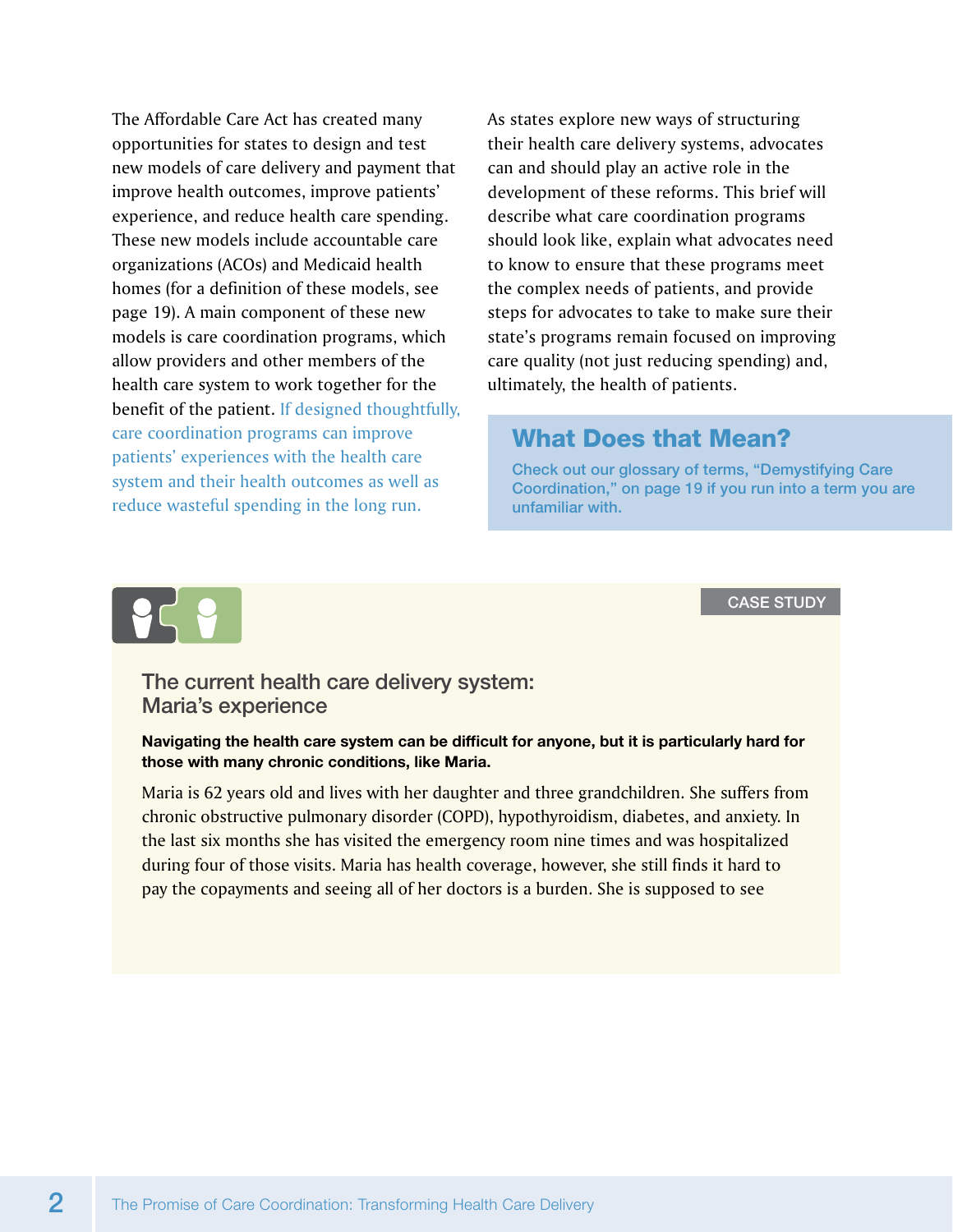# I SC S

an ophthalmologist, podiatrist, and endocrinologist at least once annually for her diabetes care, in addition to the pulmonologist, psychiatrist, nutritionist, and primary care physician that she sees more regularly. In order to get care she has to take three different buses, which can take at least an hour and a half, so she doesn't always go when she feels she should. Also, Maria feels most comfortable seeing her doctors with her daughter who helps her ask questions and ensures that she understands her treatment plan. However, her daughter does not have much flexibility in her work schedule, which makes it more difficult for Maria to schedule appointments.

Maria is currently on seven different medications, but sometimes she does not refill them on time because she cannot afford the copays. When she feels sick, she is often unsure of which of her doctors to call first. Because of Maria's complex health conditions, there are several potential causes for symptoms like lowgrade fevers and lightheadedness. When Maria does call one of her physicians, she is often told to go to the emergency room because there are no available appointments that day or because she is calling after hours. At the ER, she undergoes hours of testing to determine why she is experiencing the symptoms she

Many times Maria ends up being admitted to the hospital while the physicians try to understand her medical history, the interactions of her different medications, and what might be causing her symptoms.

has. Many times Maria ends up being admitted to the hospital while the physicians try to understand her medical history, the interactions of her different medications, and what might be causing her symptoms.

## If Maria were in a care coordination program, her care would be streamlined, making it easier for her to stay healthy.

*To see how care coordination can improve a patient's care experience and health, see "Care Coordination: Julia and Paul's Experience," on page 7.*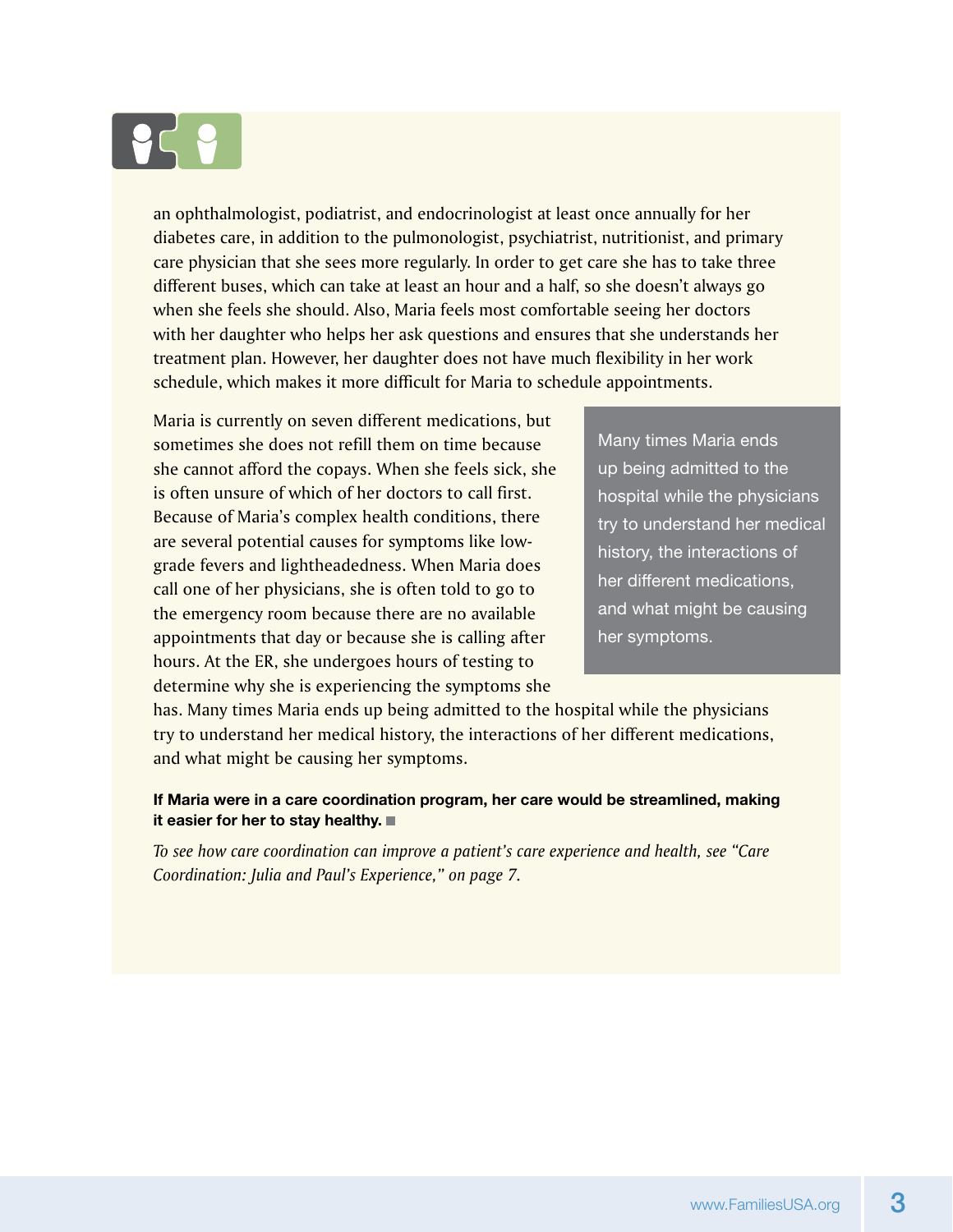## What Is Care Coordination?

There are many different definitions of care coordination, but all of them point to the same goal.3 At its core, care coordination is just what the name implies: a mechanism through which teams of health care professionals work together to ensure that their patients' health needs are being met and that the right care is being delivered in the right place, at the right time, and by the right person. Comprehensive care coordination involves coordinating with all of the different service providers necessary—including physicians, nurses, pharmacists, behavioral health specialists, insurance plans, community-based organizations, and more—to facilitate the patient's interactions with the health care system and improve their health outcomes.

Each care coordination program will have to determine who on the care team should assume the care coordinator responsibilities. The right person to coordinate care will be different for different patients. It will depend on the patient's unique health conditions. For some patients, the right care coordinator may be their primary care physician, or their specialist might be more appropriate. The care coordinator could also be a nurse practitioner or other mid-level health care practitioner or a person newly hired specifically to be a care coordinator. (Note: We will refer to the person who fulfills this role as the "care coordinator" for the remainder of this piece.)

The role of the care coordinator should be the same regardless of who is ultimately responsible for ensuring care coordination happens.

## The care coordinator should be responsible for the following:

- **Engaging the patient (and his or** her caregiver, if appropriate) in the development of an individualized care plan that reflects his or her health care needs and priorities.
- **Ensuring that the patient and his or her** caregiver understand their role outlined in the care plan and feel equipped to fulfill their responsibilities.
- Identifying all of the barriers psychological, social, financial, and environmental—that affect the patient's ability to adhere to treatments or maintain their health.
- Assembling the appropriate team of health care professionals to address the patient's needs.
- **Assisting the patient in navigating the** circuitous network of providers and often cumbersome insurance claims processes.
- **Ensuring the patient's electronic health** record appropriately reflects the most up-to-date information and is easily accessible to all care team members, including the patient.
- **Facilitating appropriate and timely** communication between care team members.
- $\blacksquare$  Following up with the patient periodically to ensure their needs are being met and that their circumstances and priorities have not changed.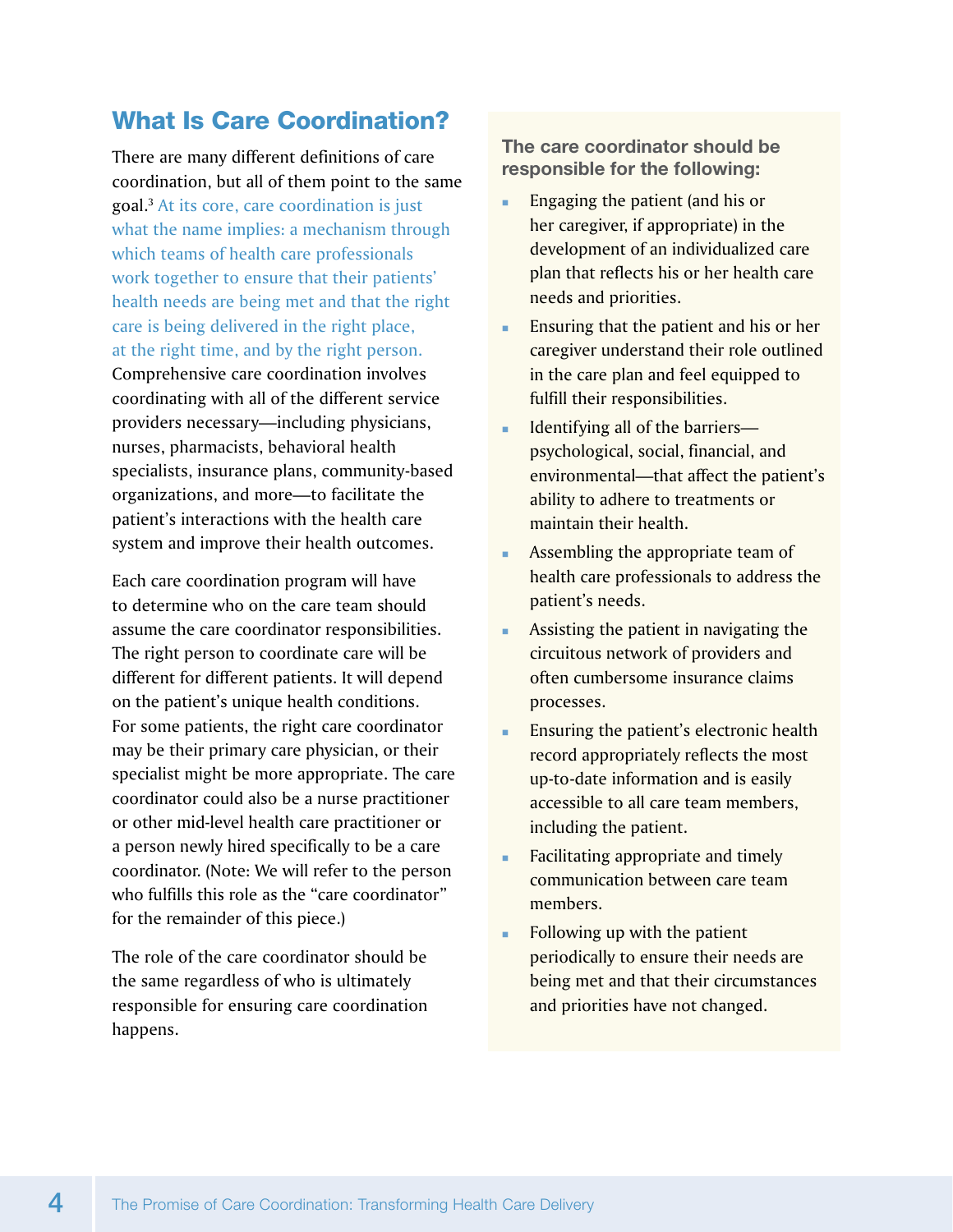The scope of services that should be delivered will depend on the patient. Some patients merely need assistance making sure that their test results are accessible from multiple offices and that their providers are communicating. Other patients will need more services, such as assistance transitioning from a hospital back home or finding more affordable medications. Patients with multiple chronic conditions who regularly see multiple physicians—some may visit up to 16 different physicians in one year4 —will require even more support. To meet the complex needs of these patients, it is not only important to coordinate among their multiple providers, but also to coordinate between providers and the patient and their caregivers, who are often very involved in helping patients manage their conditions. Patients are also likely to need other assistance, such as help with social supports, like transportation, and assistance navigating their insurance coverage or applying for financial assistance to cover the costs of their care.

## What Needs to Change

In our current health care delivery system, care coordination does not happen uniformly**.**  Improving care coordination will require a fundamental shift in how health care providers approach care delivery, and it will require that each member of the care delivery team reorient themselves to align with that approach. It is more than just a transitional care program, traditional case management, or primary care physicians and specialists talking about a shared patient. Comprehensive care coordination encompasses each of these components, but it also includes providing patients with access to a wider variety of

health and social services and with assistance navigating the system. For comprehensive care coordination to work, two main things need to change: 1) the culture of care and 2) how care is paid for.

## Changing the Culture of Care

The transformation of our care delivery system begins with reorienting the process of care delivery from a fee-for-service approach to the fundamental goal of the health care system: to keep patients healthy. This will require a significant cultural shift toward true patientcentered, team-based care, and a redefinition of how patients, caregivers, providers, insurance plans, and administrative staff interact with each other.

Care coordination will require a fundamental shift in how health care providers approach care delivery.

Care coordination programs will do the following differently:

**Use a team-based approach to care.** As discussed in the previous section, care coordination involves a team that provides a wide range of services addressing patients' health needs. These include medical, behavioral health, social, and legal services, as well as long-term supports and services, care management, self-management education, and transitional care services.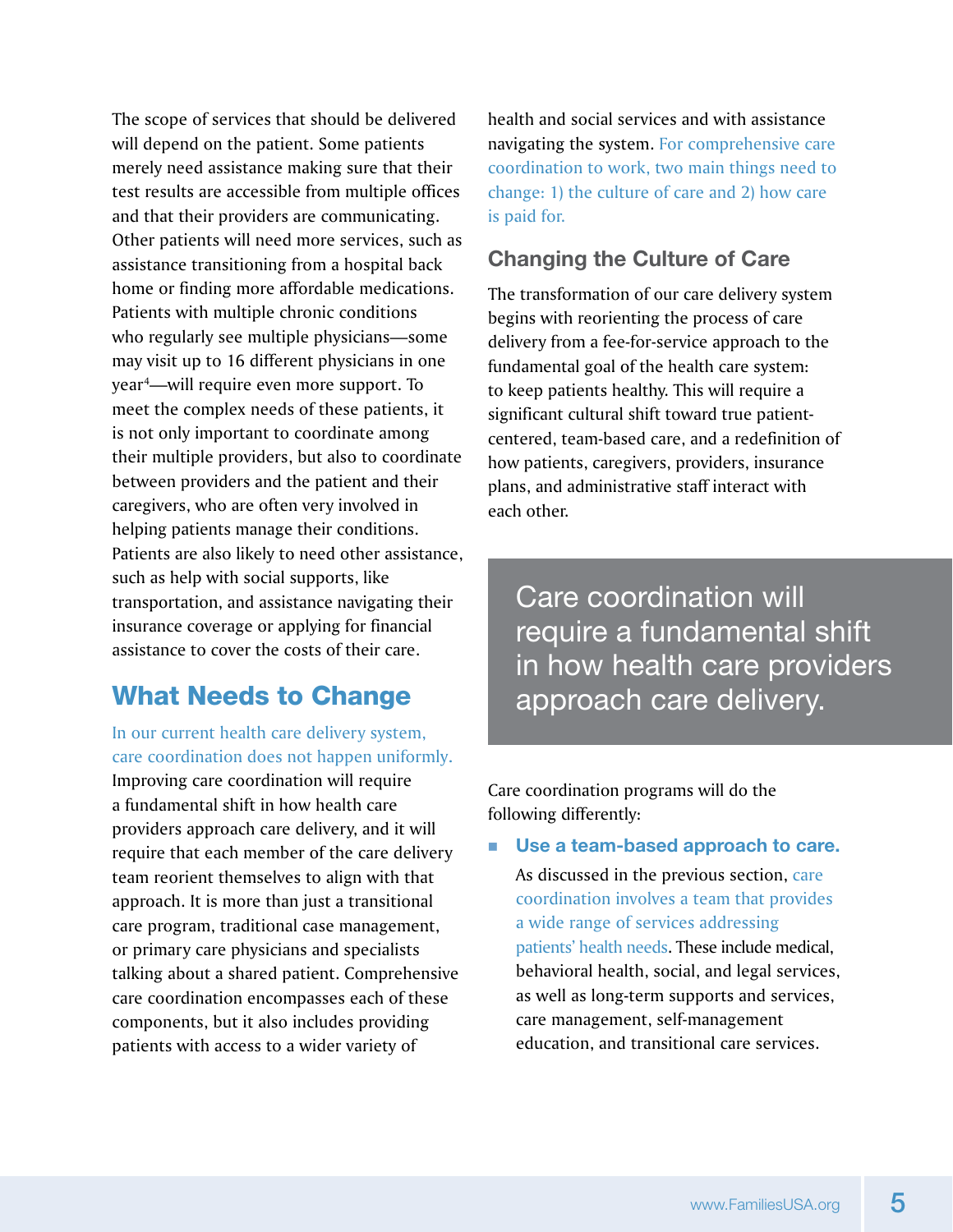#### ■ Tailor care to the patient's needs.

Care coordination involves the care coordinator working with all of the patient's physicians and other care team members to create one comprehensive care plan tailored to the patient's health care needs and priorities. The care plan should be updated whenever the patient's needs change, such as after a hospitalization. Providers will need to actively engage patients in the decisions that affect their health and allow patients' voices to be the driving force behind the care they receive. Actively engaging the patient (and their caregiver when they have one) and making sure that he or she feels able to fulfill their responsibilities in the process and in the care plan is critical.

## Remember that change will not happen overnight.

Changing the culture of care will take time. It will be challenging for everyone—patients, providers, caregivers, insurance plans, administrators, and others—to adjust to their new roles. It will be important to clearly define the responsibilities of each participant and the roles they will play in achieving coordinated care for their patients. Strong clinical—and non-clinical leadership is necessary to provide a vision for how care should be delivered and to motivate behavior change across specialties to realize that vision.

### CASE STUDY

## The health care delivery system with care coordination:

Julia and Paul's Experience

#### Care coordination can improve the quality of care that families, like Julia and Paul's, receive.

Julia and Paul live in a two bedroom apartment with their three children. Julia lost her job six months ago and Paul works part-time. They do not have health coverage, but their children are enrolled in CHIP. Their oldest son, John, is 12 years old and has severe asthma. He ends up in the emergency room at least once a month. The inhalers the doctor prescribes are expensive, which means that sometimes the family has to choose between paying for the inhalers and buying other necessities. John senses his condition is forcing his parents to make tough choices, and he has started having trouble sleeping at night. Paul thinks their cramped living space and the mold growing in their living room might be exacerbating John's asthma, but he has not been able to get their landlord on the phone to address the problem.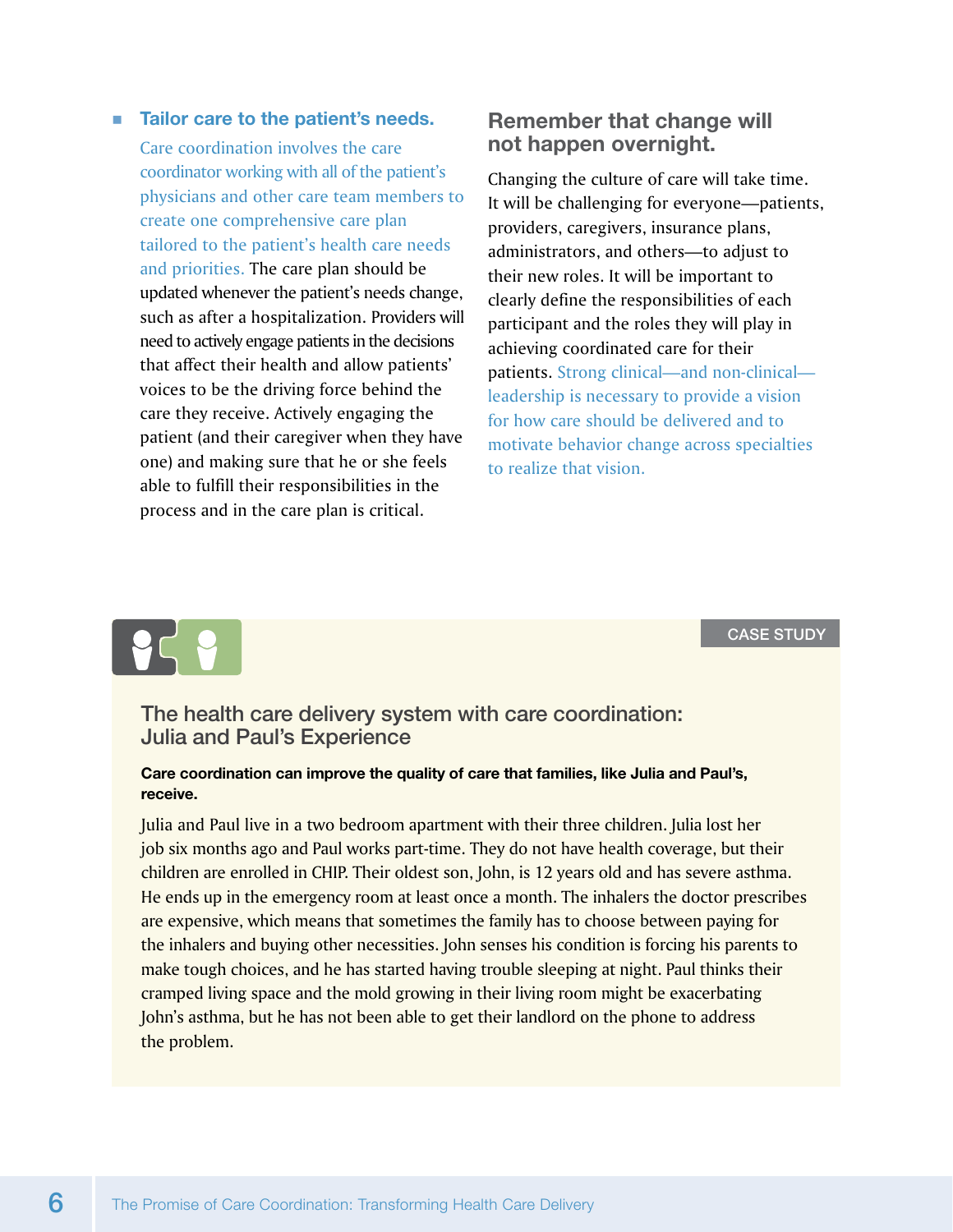# 195 S

The primary care practice that John visits for medical care has adopted comprehensive care coordination. During one of his visits, a care coordinator sits down with John, Julia, and Paul and assesses all of John's health needs to determine if there are any other services that could help John stay healthy and out of the emergency room. The care coordinator's conversation with John and his parents reveals the significant psychological, social, and economic factors that might be aggravating John's condition. The care coordinator connects John to a behavioral health specialist to discuss why he might be having trouble sleeping, legal services to address the family's trouble with their landlord, a pharmacist to discuss if there are more affordable pharmaceutical interventions, and a social worker to connect the family with other community benefit programs they qualify for to try to lighten the strain on the family budget.

All of these professionals update John's electronic medical record as they make progress assisting the family. The pharmacist sees what medication John had been taking, and The care coordinator connects Julia and Paul to:

a behavioral health specialist to discuss why their son might be having trouble sleeping

legal services to address the family's trouble with their landlord

a pharmacist to discuss if there are more affordable pharmaceutical interventions

a social worker to connect the family with other community benefit programs they qualify for to try to lighten the strain on the family budget

sends a secure message to the physician to ask if a particular, more affordable substitute would work. The behavioral health specialist talks with the social worker about enrolling John in an afterschool program in their community that teaches teenagers living with moderate to severe asthma to swim as a form of therapy. The electronic database that stores this information will send reminders to the care coordinator to follow up with John's family and to check on how he is feeling and the progress of these new treatment efforts.

#### Getting help for their son John was easy through a care coordination program, which connected them to professionals who will work together to improve his health.

*To see how the current health care system without care coordination works for patients, see "The current health care delivery system: Maria's experience," on page 2.*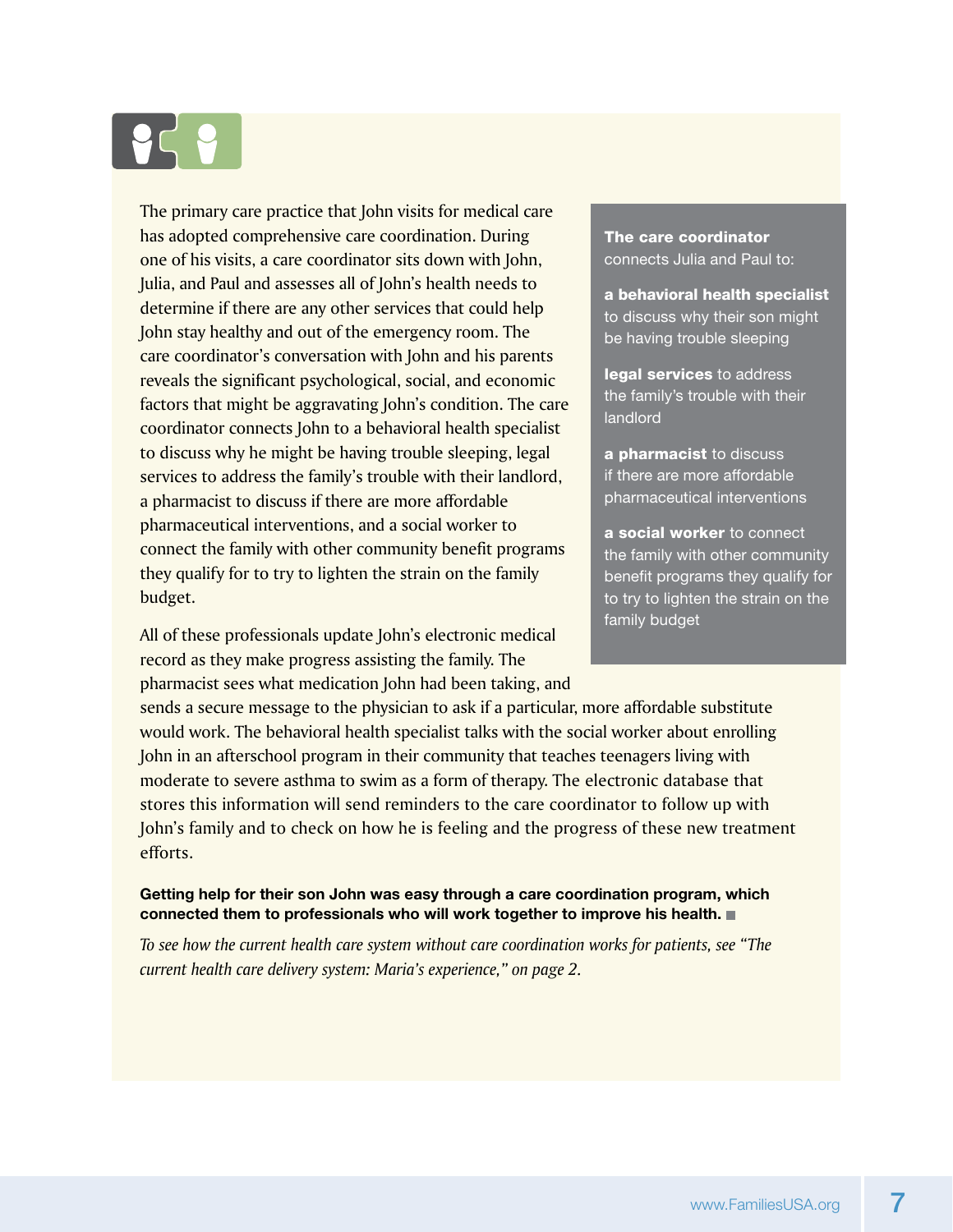## Changing How Care Is Paid For

Changing the financial incentives of our health care system is critical to driving us toward true care transformation. True health care delivery system reform cannot happen without payment reform**.** Ensuring that payment reforms drive the delivery changes that we want to see will require four steps: 1) change the incentives, 2) build incentives on meaningful quality measures, 3) set appropriate payment levels, and 4) align payment strategies across all payers.

## 1. Change the incentives.

Right now, most providers are paid for providing individual services to patients. Under this fee-for-service payment system, providers are not adequately paid for providing care coordination services, and therefore, they do not stand to gain financially for providing them.

As a result of the changing structure of care delivery, providers are likely to experience reduced revenue as they provide fewer unnecessary services. In addition, for care coordination to work, providers will need to make investments in needed infrastructure and personnel. Therefore, it is important that payment reform include financial incentives for providers to coordinate care along the care continuum to best meet the needs of their patients**.**  In accountable care organizations, for example, providers get to keep a share of the savings they produce by delivering care more efficiently as long as they maintain or improve patients' health.

## 2. Build incentives on meaningful quality measures.

Both private and public health insurance plans are starting demonstration projects that test new ways of paying for health care, particularly for services that strengthen care coordination. These demonstrations will show what effective payment strategies may look like. However, these **n**ew payment strategies need to be linked to relevant and meaningful quality measures, such as how often blood pressure is adequately controlled among patients with hypertension (this would be an outcome measure) or how often patients screened for a behavioral health condition actually receive a follow-up treatment plan (this would be a process measure). Setting payments based solely on reducing expenditures or reducing the number of services used can undermine quality.5

## 3. Set appropriate payment levels.

It will be important to address not only which incentives will drive practice change, but also how large incentives should be and whose behavior the incentive is trying to modify. Increasing payments for meeting certain quality goals, for example, is a good way to drive quality improvement. But it's important to ask questions like: Whose behavior needs to change to meet those quality targets? Are they equipped to make necessary changes? Will they be responsive to a financial reward, and if so, what is the appropriate reward for meeting those targets? It will be key to ensure that any new payment incentives not only align with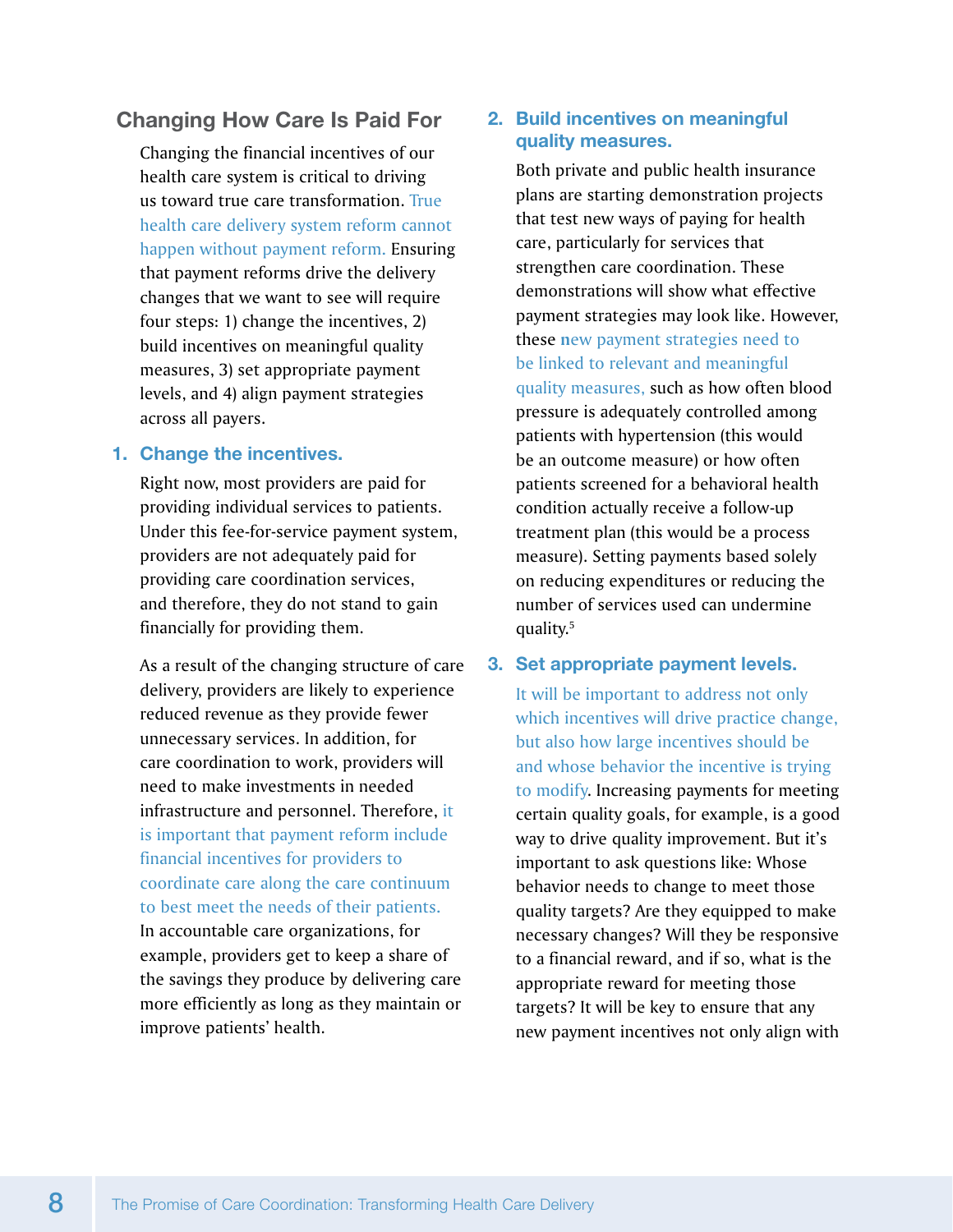the goals for care delivery, but are appropriately targeted to have the desired effect.

## 4. Align payment strategies across all payers.

It is important for payment strategies to be aligned across both public and private payers. No strategy is likely to be successful unless multiple payers work together to provide consistent incentives to hospitals and providers. This is because individual practices often serve patients with different sources of insurance. For example, one clinic's patient population may consist of Medicare and Medicaid recipients as well as people enrolled in various private insurance plans. The incentives provided by one insurance company are unlikely to be strong enough to drive the change needed. It is, therefore, crucial to bring all payers—Medicare, Medicaid, and private insurance companies—to the table to discuss payment reform strategies that will financially encourage and enable health care practices to change.

## What Is Happening Now

There have been a number of pilot projects and demonstrations of care coordination programs prior to the passage of the Affordable Care Act. In Pennsylvania, Mercy Health System and Keystone Mercy Health Plan, a Medicaid managed care organization, launched a joint project in 2008 designed to streamline care delivery for their patients. Their collaboration focused on embedding care managers in primary care settings and facilitating data sharing across the hospital and health plan

tracking systems. This partnership resulted in a 17 percent drop in the hospital admission rate between 2008 and 2009, and the 30 day readmission rate also fell significantly.6 In North Carolina, Community Care of North Carolina provides medical homes and care management for nearly 1 million Medicaid and CHIP beneficiaries. Between 2003 and 2006, asthma-related hospitalizations decreased by 40 percent, and more Community Care of North Carolina diabetes patients achieved optimal control of their blood sugar than specified in the quality benchmark established by the National Committee for Quality Assurance Diabetes Physician Recognition Program.7

Many states and communities are beginning to develop care coordination programs in light of the opportunities presented in the Affordable Care Act.

Many states and communities are beginning to develop care coordination programs in light of the opportunities presented in the Affordable Care Act and because of increasing pressure to improve quality of care and to control spending. For example, seven states already have approval from Centers for Medicaid and Medicare Services (CMS) for Health Homes in Medicaid, and several other states have received planning grants.<sup>8</sup> The Affordable Care Act also authorized Medicare to test several different types of accountable care organization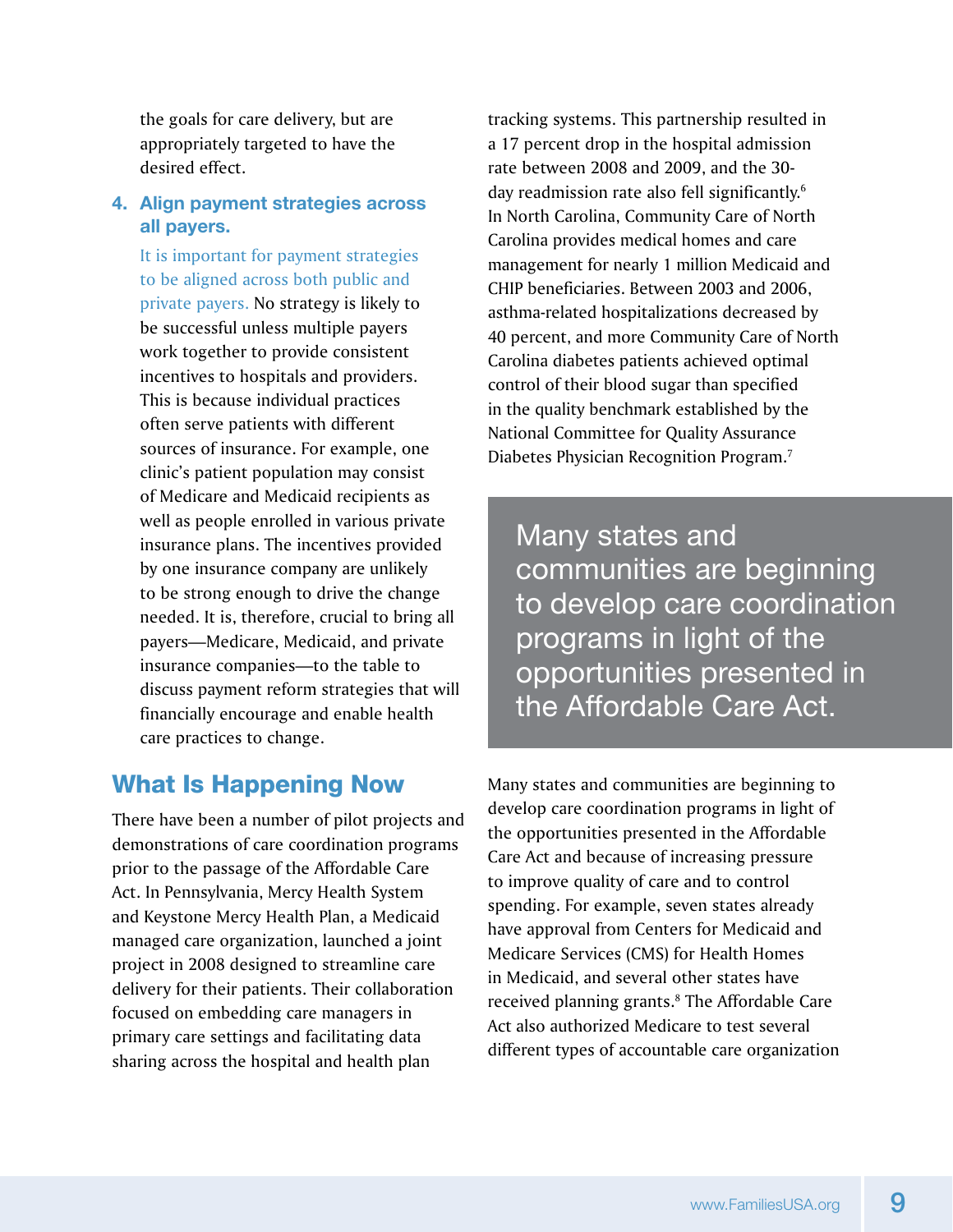(ACO) models. CMS is currently testing 32 Pioneer ACOs in 18 states and 153 Medicare Shared Savings Programs ACOs.<sup>9, 10</sup> Additionally, private health insurance plans have been working on strengthening care coordination

for their enrollees. Blue Cross Blue Shield of Massachusetts has developed a new type of provider contract that is designed to foster greater coordination among providers and reward the delivery of high-quality services. $11$ 

#### CASE STUDY



## One State's Approach to Care Coordination: Vermont's Blueprint for Health

#### Blueprint for Health is a statewide, public-private partnership in Vermont that provides physician practices with insurer-funded community health teams and access to real-time electronic information.

Originally authorized by the Vermont legislature in 2007, the program is designed to give existing primary care practices the support, infrastructure, and motivation needed to deliver coordinated, high-quality care in their current practice environment. Participating practices have access to community health teams that typically include nurse coordinators, behavioral health specialists, and social workers, but may also include health educators, nutritionists, exercise psychologists, and others. The composition of the team for a given practice is determined locally with input from community stakeholders.12 These teams assist practices in identifying and assessing at-risk patients, facilitating access to needed services, and developing daily management and follow-up plans for patients. Additionally, practices receive access to a web-based clinical tracking system and registry that supports appropriate, evidence-based care by providing the latest information on clinical guidelines.

Through Blueprint for Health, all insurers—including Medicare, Medicaid, and private insurers in the state—provide participating practices with bonuses for improving performance based on a set of quality standards published by the National Committee for Quality Assurance (NCQA). Practices receive an enhanced per person per month (PPPM) payment based on how they perform on the NCQA scoring system.13

Even though the program is still relatively new, preliminary evaluations show that Blueprint for Health has been successful in improving health, patient experiences, and bending the cost curve.

Expenditure and utilization data for 2007–2010 for commercially insured patients at seven Blueprint pilot sites and a comparison control group were collected and analyzed. The results showed that for the Blueprint participants, annual expenditures per capita increased at a lower rate than controls and the annual rate of inpatient stays decreased by 6 percent as compared to less than 1 percent in the control group.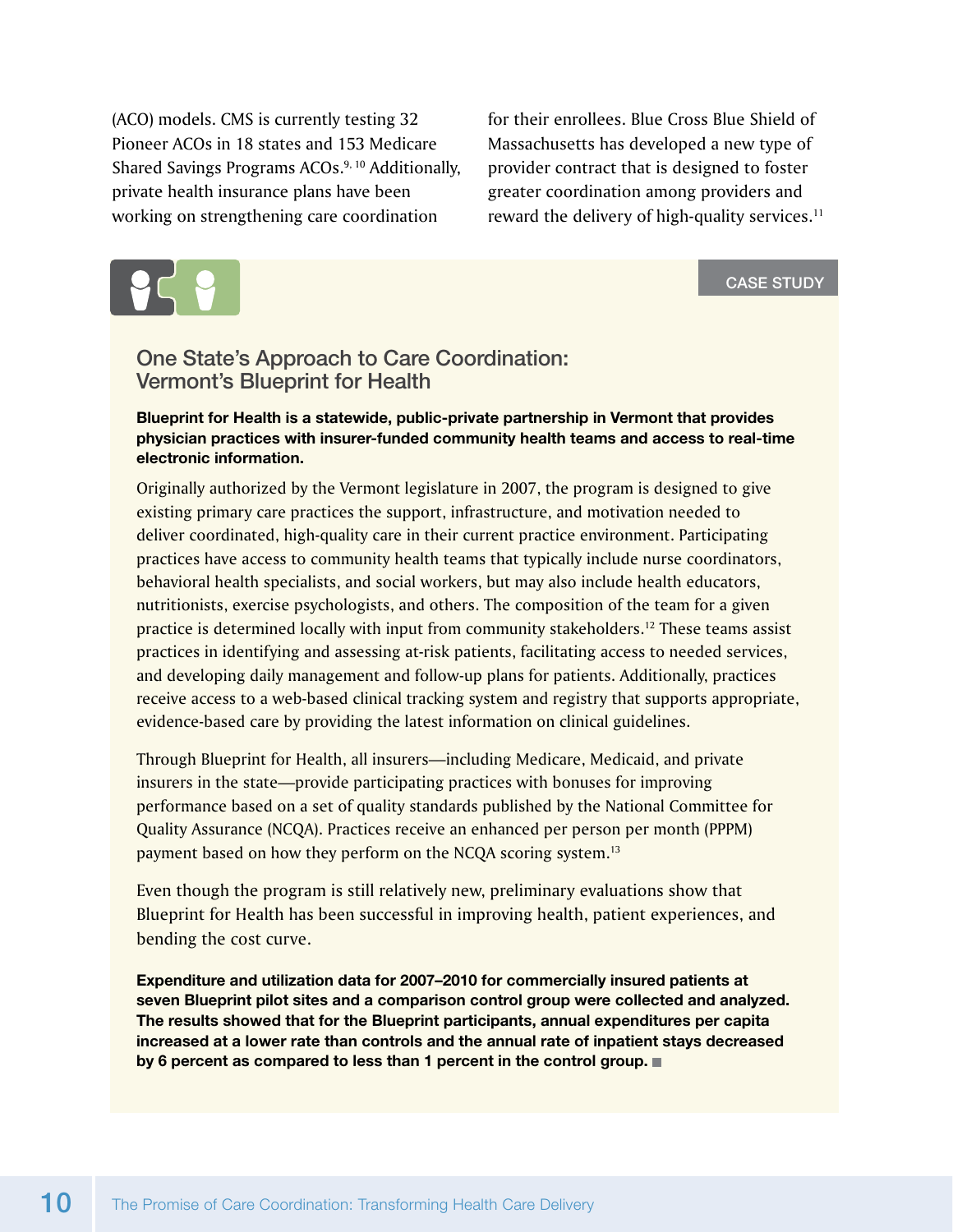## The Role for Advocates

The development of new health care delivery models and care coordination programs provide a great opportunity to ensure that providers are able to better serve patients with complex health conditions. Therefore, advocates should encourage the development of these programs, but it is also imperative to make sure that the consumer's best interest is kept in mind. While care coordination can reduce the delivery of unnecessary services and has the potential to reduce spending, it is critical that these models be implemented in ways that promote greater access to needed care. Advocates must ensure that new models adequately meet the needs of patients and include consumer protections.

Conversations about payment and delivery reform are already happening in many states across the country, and there are a number of ways advocates can get involved. Deciding how to design, implement, and evaluate care coordination programs in your community should be a multi-stakeholder process shaped by the unique needs, strengths, and health care infrastructure in your community. Advocates can play an instrumental role in defining those needs and ensuring the program development process is both community and patient driven. This is a unique opportunity for advocates to introduce a path to true system reform that is based on the needs of the patient**.**

Before you engage in conversations about care coordination in your state, here are four issues you should think about and share with other stakeholders at the table:

CARE **COORDINATION** 

- Design matters.
- 2 Care coordination should not be done solely to reduce spending.
- 3 More-and better—evaluation is needed.
- **4** Results will take time.

#### 1. Design Matters.

Achieving the desired results of improved health and patient experience will depend largely on how care coordination programs are designed.

Advocates should promote elements that strengthen patient-centered care and fight against design elements that threaten consumers' access to needed services. As always, the devil is in the details. Whenever possible, program design should be rooted in evidence-based strategies for successful coordination and care management for complex patients.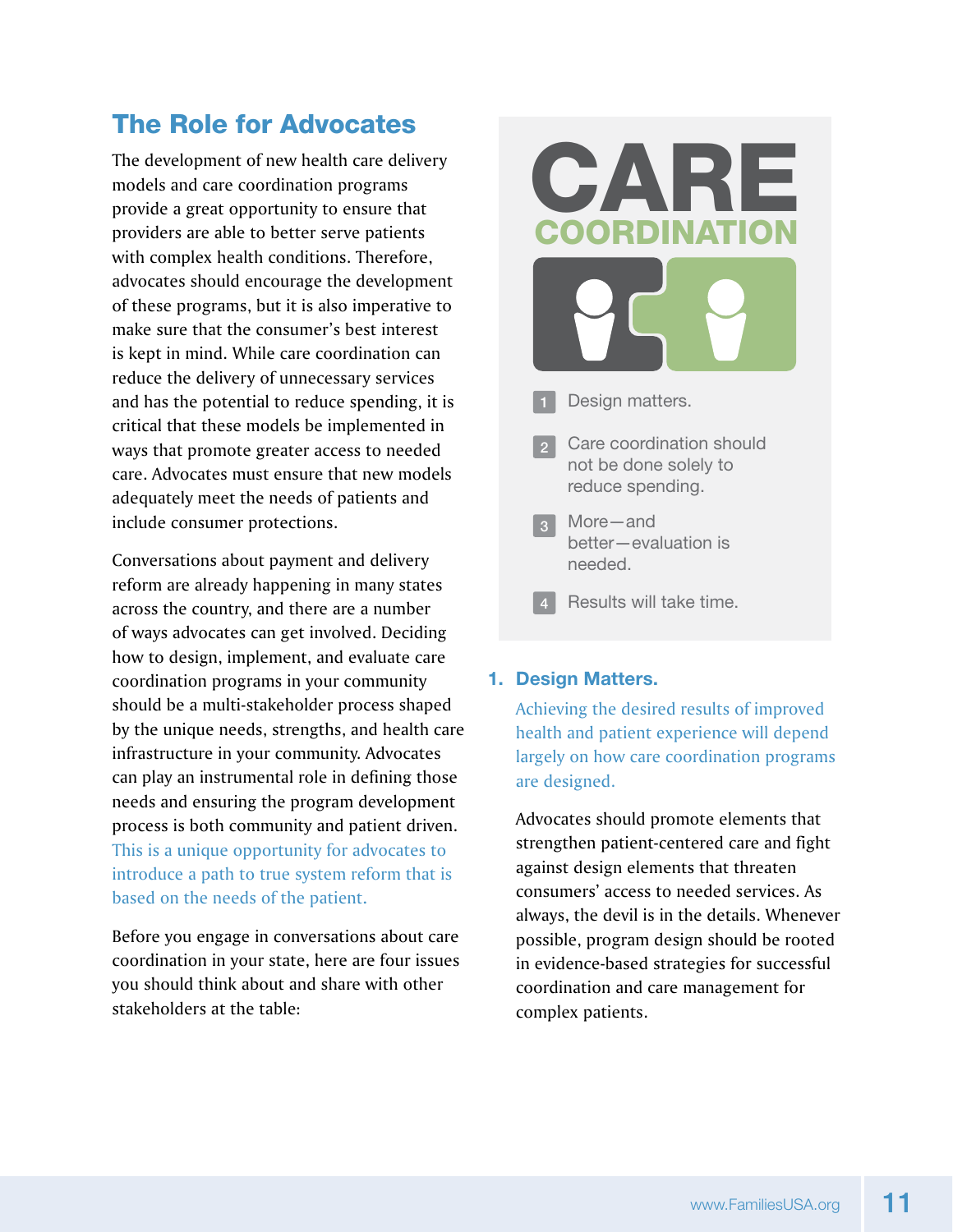Though care coordination programs will need to be tailored to the communities they serve, in general, the following are emerging program design elements that have been shown to accelerate success:

### Target high-need, high-risk patient populations.

Programs able to identify and engage high-need, high-risk patients are more likely to improve health outcomes and reduce costs.<sup>14</sup> Having a system in place to routinely identify the right patients—patients who have complex needs but whose needs can still be managed in an outpatient care setting—is crucial to ensuring no patient falls through the cracks.

### **Feature frequent, in-person interactions** with patients.

In-person interaction with patients leads to more successful care coordination programs. The successful Medicare Coordinated Care Demonstration programs averaged nearly one inperson contact per month for the first year of the patient's participation in the program.15 Coordination and care management activities performed over the telephone have not been as successful in managing patients with complex health needs.

### Provide access to timely information on hospital and emergency room admissions.

Outpatient providers learning about hospital and emergency room admissions in real time improves the likelihood of preventing future complications and subsequent hospital readmissions.16 Patients are particularly vulnerable after these admissions and

could benefit from follow-up calls and appointments where primary care providers can further explain discharge instructions and discuss self-care plans. Once available, information on hospital and emergency admissions can become the foundation for a transitional care program.

## Include strong transitional care programs.

Transitional care programs help patients transition from the hospital setting to their community setting. Program staff follow up with patients periodically for four to six weeks postdischarge to ensure they understand discharge instructions, can recognize symptoms that might indicate there are complications requiring immediate attention, and that they go to follow-up appointments with their primary care physicians. Randomized controlled trials of these programs have indicated their effectiveness in reducing hospitalizations.17 However, poorly coordinated care transitions have been shown to have a negative impact on patients' health and result in higher costs.

## Include strong self-management educational components.

When patients do not understand how to manage their own chronic conditions, they can end up exacerbating their health problems. Self-management education programs can address this issue. These are community-based programs designed to equip patients and caregivers with the knowledge and skills they need to manage their chronic conditions.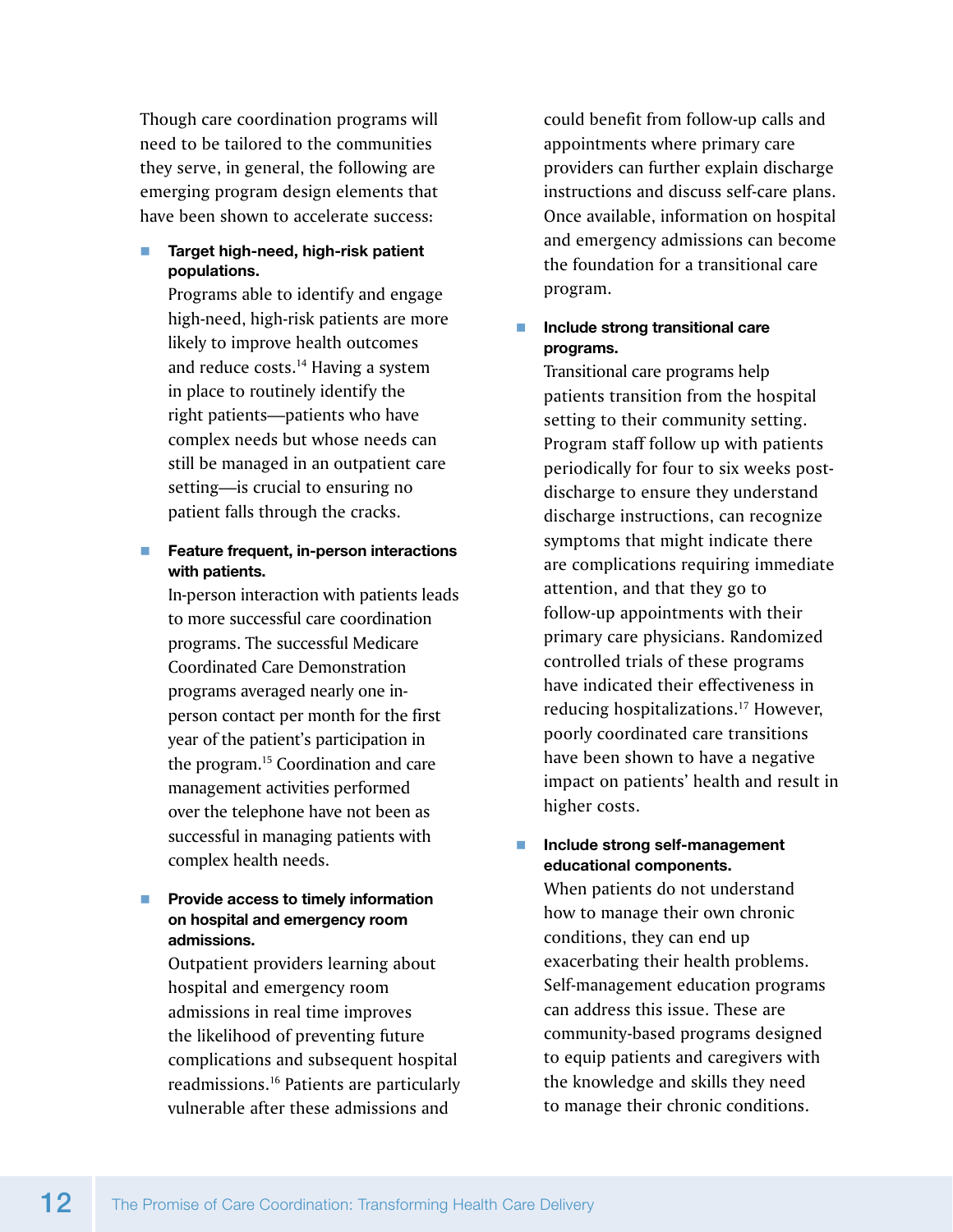Several randomized, controlled trials have shown that these kinds of programs can reduce hospital admissions and emergency room visits.18, 19, 20

- **Engage patients in their health care.** Engaging patients in their own health care decisions empowers them to take a more active role in managing their health conditions. When patients are engaged, they will feel more comfortable discussing their values and preferences with their providers when making treatment decisions. There is an increasing body of evidence that shows consumers and caregivers who are engaged, well informed, and who communicate effectively with their health care providers are more likely to receive preventive care and adhere to prescribed treatments.21, 22
- Employ multi-disciplinary teams to deliver a wide scope of care.

Ensuring that care teams include professionals who can address the psychosocial and socioeconomic needs of patients can help address barriers patients may face in adhering to recommended treatments. For example, if a physician suggests weight loss as part of a recommended treatment plan for a newly diagnosed diabetes patient with uncontrolled blood glucose levels, it may be helpful for the patient to consult with a nutritionist, a health educator, as well as a community resource specialist who can talk with the patient about how to find affordable childcare options to allow her to exercise more frequently.

Successful Medicare Coordinated Care Demonstrations had staff available to address psychosocial health needs of their patients. $23$  The demonstrations also showed that close interaction between patients, care coordinators, and key care team members (such as the primary care physician) was also important.

#### Make sure that quality improvement is driven by data.

It's important that care coordination programs take advantage of new developments in health information technology. Using technology will be crucial to encouraging continuous learning and improvement in our health care system.

Access to data that reflects relevant and meaningful evaluation measures is critical to ensuring progress is made toward program goals. We cannot expect to manage what we cannot measure. The Institute of Medicine recently released a report, *Best Care at Lower Cost: A Continuously Learning Health Care System*, that describes a health care system that is constantly improving as providers collect and use data measuring aspects of day-to-day interactions with patients. Comprehensive care coordination must begin to lay the foundation for this kind of learning health care system.

In this learning health care system, the best available clinical information about diagnostics and treatments is readily available to physicians in the exam room through electronic health record systems. For example, electronic health records can provide clinicians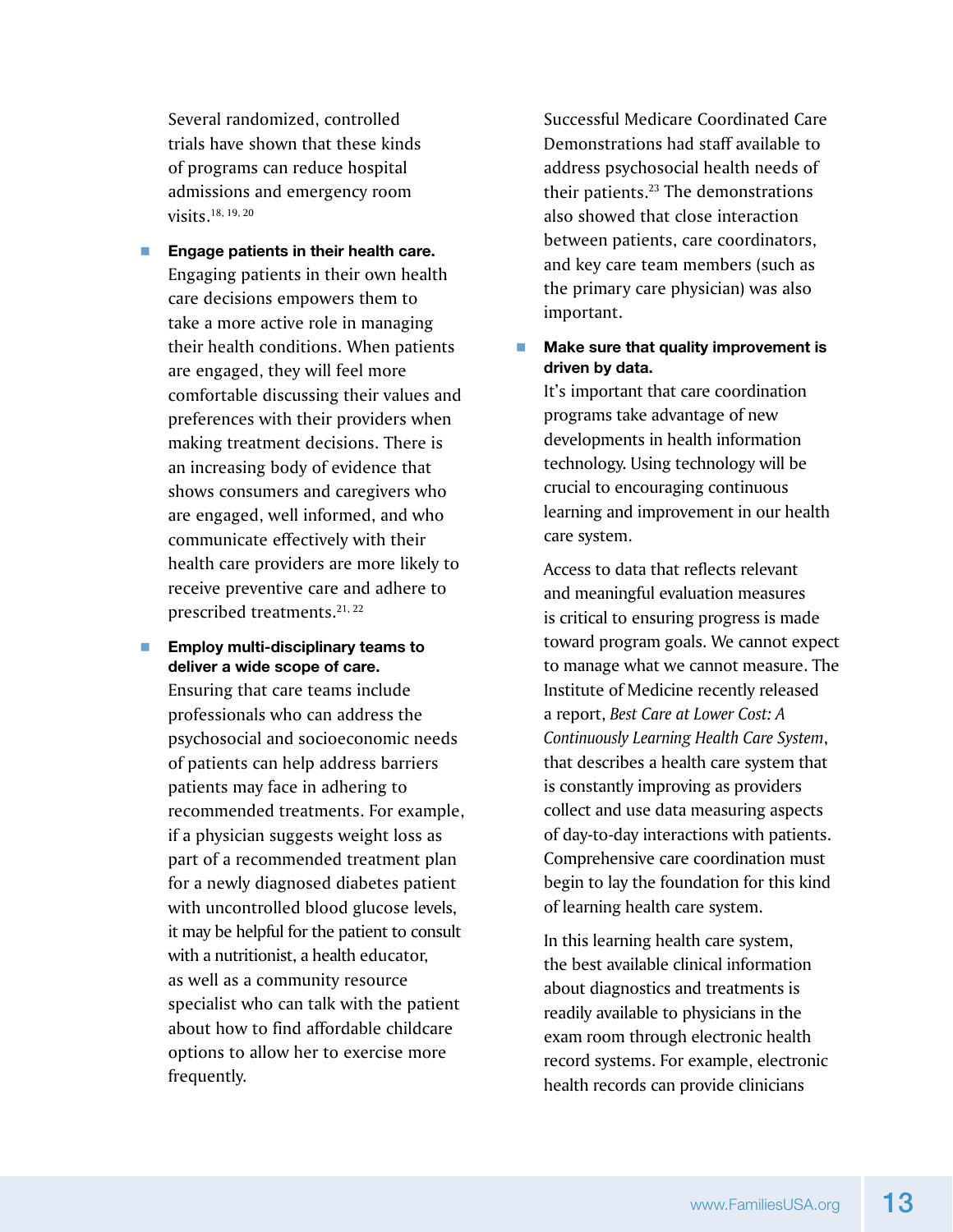with reminders and alerts about certain patients that can help them eliminate gaps in care and prevent duplicative services in real time. This enables physicians to more consistently provide high-quality, evidence-based health care to their patients.

This type of health information software is also equipped with tools to capture and analyze the progress a physician practice is making toward its goals of high-quality, coordinated care. These tools can help providers identify problems, respond to trends, and decide how to optimize available resources to effectively manage multiple care processes.24

While each care coordination program will look different and be tailored to the needs of the specific population it serves, there are best practices emerging that can help accelerate success. As you join conversations in your state about designing and implementing care coordination, be sure to draw from the lessons already learned about what has worked.

## 2. Care coordination should not be done solely to reduce spending.

The primary goal of care coordination should be to improve the health of patients, not to reduce health care spending. Comprehensive care coordination has the potential to reduce wasteful and unnecessary spending while improving health outcomes, by, for example, reducing the number of avoidable hospitalizations, lowering the number of emergency department visits, and minimizing unnecessary or repetitive tests. However, when talking with stakeholders,

it is important to emphasize that any savings seen from care coordination should come from reducing inappropriate or preventable use of services, not withholding services.

However, there are health systems that are starting to see their care coordination programs slowly reduce spending. In 2006, the Geisinger Health System implemented the ProvenHealth Navigator program, an advanced medical home model that emphasizes case management, care coordination systems, information management, and new payment strategies in Pennsylvania.25 An independent evaluation team developed a model to compare each participant's cost before entering the program to the participant's observed total cost after participation in the program. The model estimated that between 2006 and 2010, the ProvenHealth Navigator program reduced Geisinger's overall costs by 7.1 percent.<sup>26</sup> In Vermont's Blueprint for Health program, annual expenditures per capita for Blueprint participants increased at a lower rate than expenditures for the controls.<sup>27</sup> This means that the Blueprint program was able to keep costs lower for that population than they would have been if the program had not been implemented. (For more on Blueprint for Health, see "One State's Approach to Care Coordination: Blueprint for Health" on page 10.)

While this early evidence is encouraging, it is important that all stakeholders understand that any reductions in health care spending that might occur will not appear on the balance sheet immediately. In particular, early financial analyses of coordinated care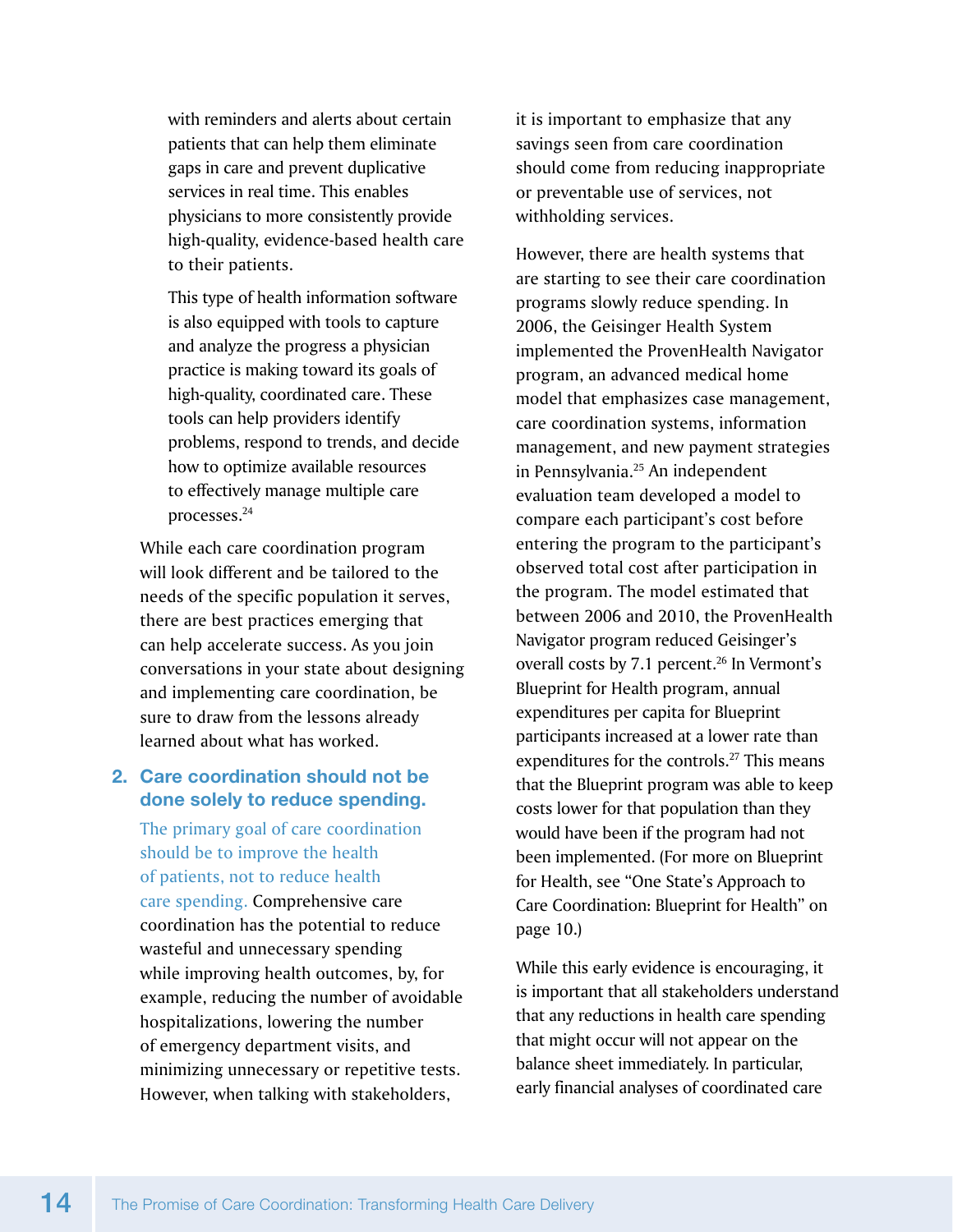models will disproportionately show the costs of upfront investments in infrastructure and personnel. Additionally, patients who have multiple, complicated health conditions have extensive health care needs and will continue to use a lot of services. Reductions in spending are by no means guaranteed.

Savings seen from care coordination should come from reducing inappropriate or preventable use of services, not withholding services.

> Advocates can play a role in managing the expectations of various stakeholders around spending reductions and remind them that the primary goal of care coordination is to improve the health of patients.

### 3. More—and better—evaluation is needed.

As more care coordination programs are developed and implemented, it will be crucial to ensure that the evaluations are rooted in relevant and useful metrics that can both capture the program's success in a meaningful way and identify its shortcomings. **E**valuations should include metrics on the program's effect on health outcomes, patient experiences, and spending.

There is particularly little evidence for how care coordination can improve patients' experience of care. It will be important to find out how it is working for patients. For

example: Do patients feel like more of their needs are being met? Do they feel they are more in control of the care they receive? Are patients comfortable interacting with the multiple members of their health care team? All of these questions—and more are still largely unanswered.

While some programs claim to have demonstrated that patients have better health care experiences after their providers have implemented the program, the demonstrations are sometimes based on inadequate proxy measures.<sup>28, 29</sup> Instead of assuming that continued patient participation in the program directly translates to improved experience, measures should reflect elements of the care experience that matter to patients. These measures should be developed in partnership with patients to ensure they capture what matters to them. They might include whether or not the patient feels that he or she had autonomy over his or her care decisions and that his or her needs were being adequately addressed. Advocates can play an important role in emphasizing the need for stronger evaluation in this area, as well as the development of more robust tools that can capture elements of the care experience that patients care about.

## 4. Results will take time.

In the last few years, Medicare and some state Medicaid programs have tested different care coordination approaches, which have had mixed success.

Some early evaluations of care coordination programs, however, can be misleading and may not reflect the full potential benefit of care coordination interventions. This can be problematic if continued funding is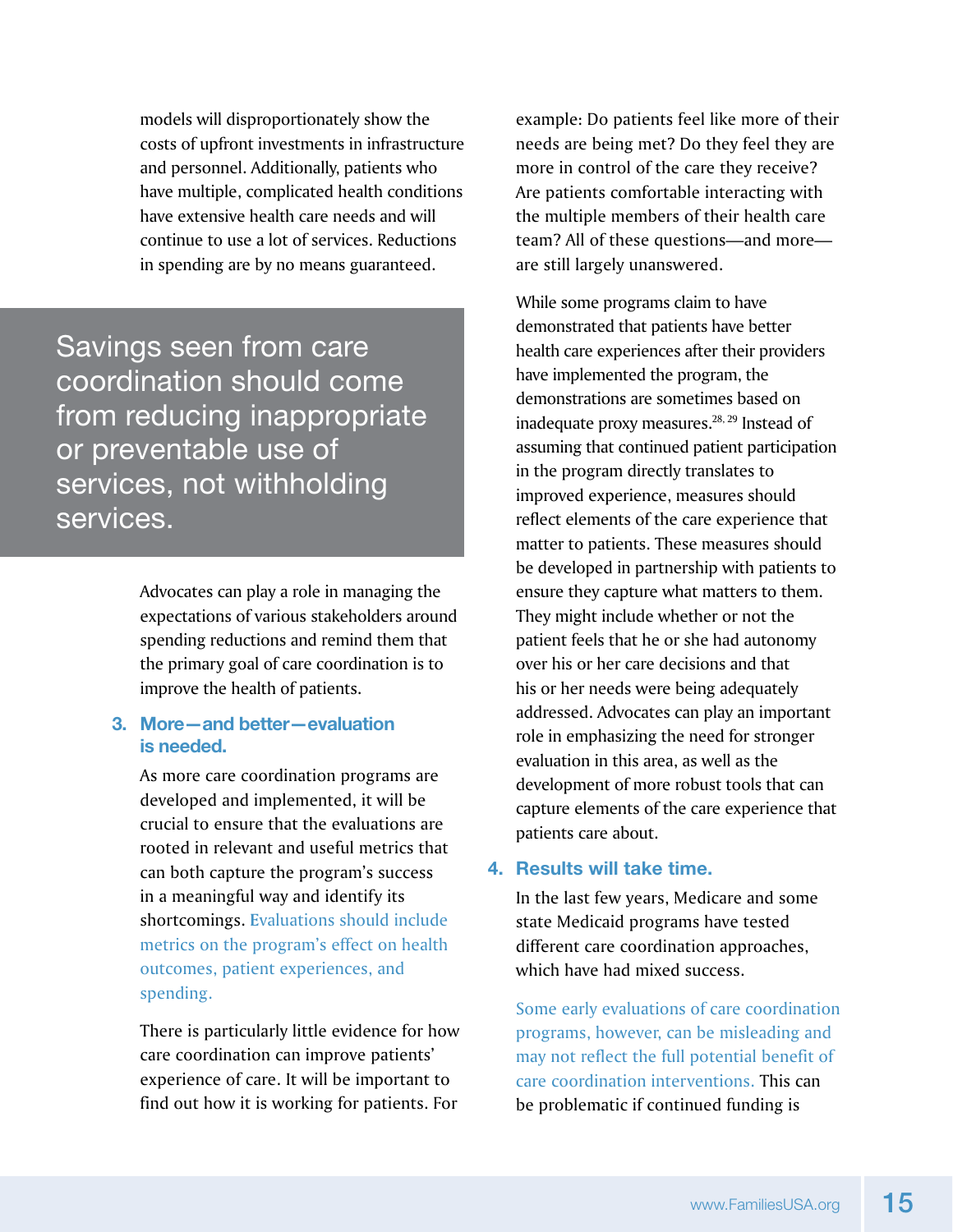based solely on early results. The early results from the Medicare Coordinated Care Demonstration programs are an example of this. In 2002, the Center for Medicare and Medicaid Services (CMS) selected 15 sites for the Medicare Coordinated Care Demonstration. Each program was allowed to define its own target population and design the scope of its intervention accordingly. While

only two programs initially showed significant reductions in overall annual hospitalizations,<sup>30</sup> four programs have since been found to significantly reduce hospitalizations among a subset of high-risk enrollees.<sup>31</sup> If care coordination programs are well designed, they can become more successful over time.

## Looking Ahead

As states continue to explore new ways of structuring their health care delivery and payment systems, advocates can and should play an active role. Comprehensive care coordination will be a key strategy in new care delivery models that aim to improve patient health and reduce waste in the health care system. This promise of better care and lower cost, however, will only be realized if programs are well designed and implemented effectively.

Advocates should push key leaders in the state to begin the process of care transformation now. Care coordination will pay off if there is long-term commitment from key stakeholders to make and sustain necessary changes to improve the health of the community.

Comprehensive care coordination promises to be a key strategy in new care delivery models that aim to improve patient health and reduce waste in the health care system.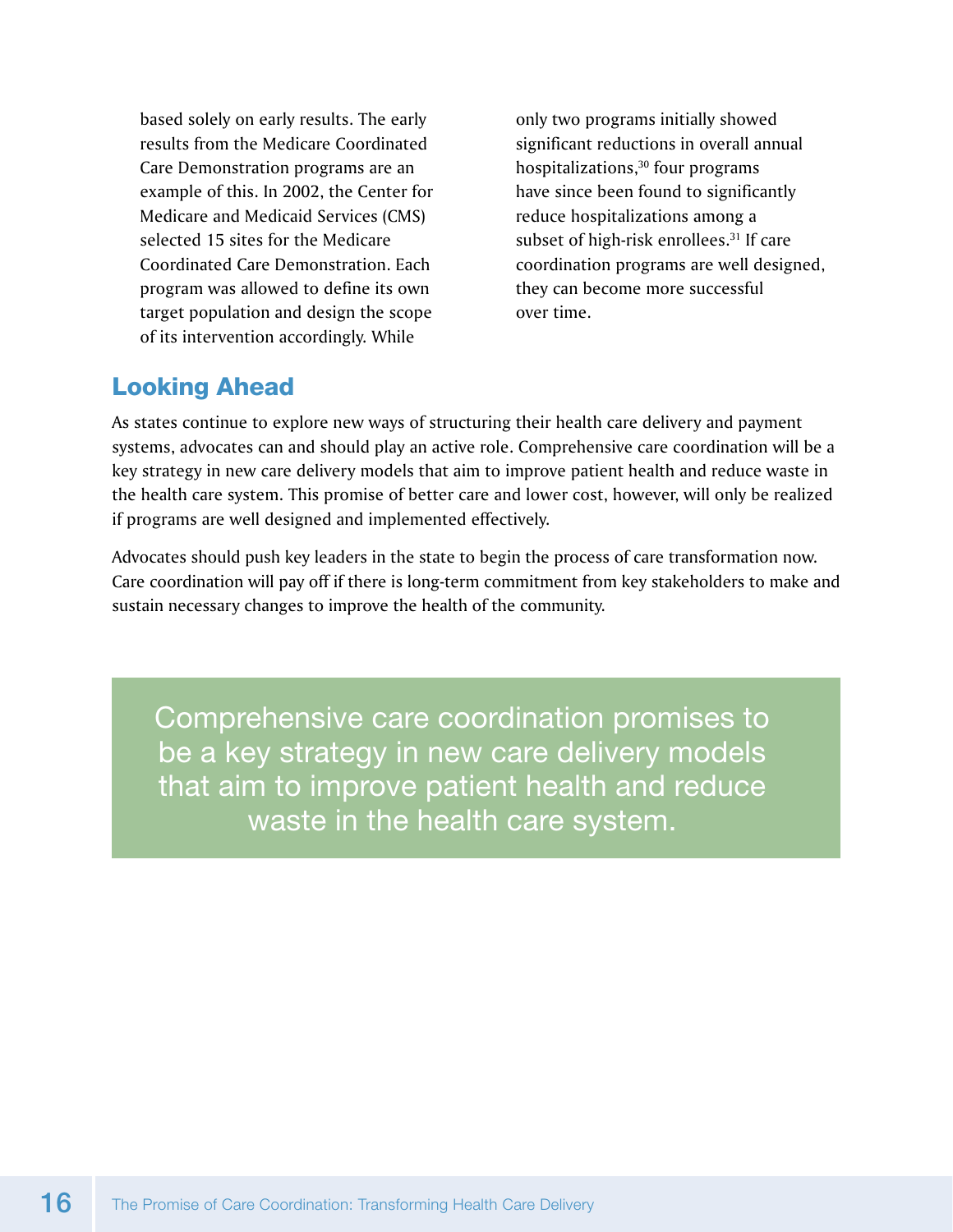## Additional Resources

If you are interested in learning more about care coordination and different types of delivery models that support care coordination, here is a short collection of useful resources:

Sarah Baggé, *Health Homes in Medicaid: Challenges and Opportunities for Advocates* (Washington: Families USA, November 2012), available online at http://familiesusa2.org/assets/pdfs/health-system-reform/Health-Homes-in-Medicaid.pdf.

Robert Berenson and Julianne Howell, *Structuring, Financing and Paying for Effective Chronic Care Coordination: A Report Commissioned by the National Coalition on Care Coordination (N3C)* (Princeton, NJ: National Coalition on Care Coordination, 2009).

Randall Brown, *The Promise of Care Coordination: Models That Decrease Hospitalizations and Improve Outcomes for Medicare Beneficiaries with Chronic Illnesses* (Princeton, NJ: National Coalition on Care Coordination, 2009), available online at [http://www.nyam.org/social-work-leadership-institute/](http://www.nyam.org/social-work-leadership-institute/docs/N3C-Promise-of-Care-Coordination.pdf) [docs/N3C-Promise-of-Care-Coordination.pdf.](http://www.nyam.org/social-work-leadership-institute/docs/N3C-Promise-of-Care-Coordination.pdf)

Randall S. Brown, Deborah Peikes, Greg Peterson, Jennifer Schore, and Carol M. Razafindrakoto, "Six Features of Coordinated Care Demonstration Programs That Cut Hospital Admissions of High Risk Patients," *Health Affairs*  31 no. 6 (June 2012): 1156-1166.

Michealle Gady and Marc Steinberg, *Making the Most of Accountable Care Organizations (ACOs): What Advocates Need to Know* (Washington, DC: Families USA, Updated February 2012), available online at ([http://familiesusa2.org/](http://familiesusa2.org/assets/pdfs/health-reform/ACO-Basics.pdf) [assets/pdfs/health-reform/ACO-Basics.pdf\)](http://familiesusa2.org/assets/pdfs/health-reform/ACO-Basics.pdf).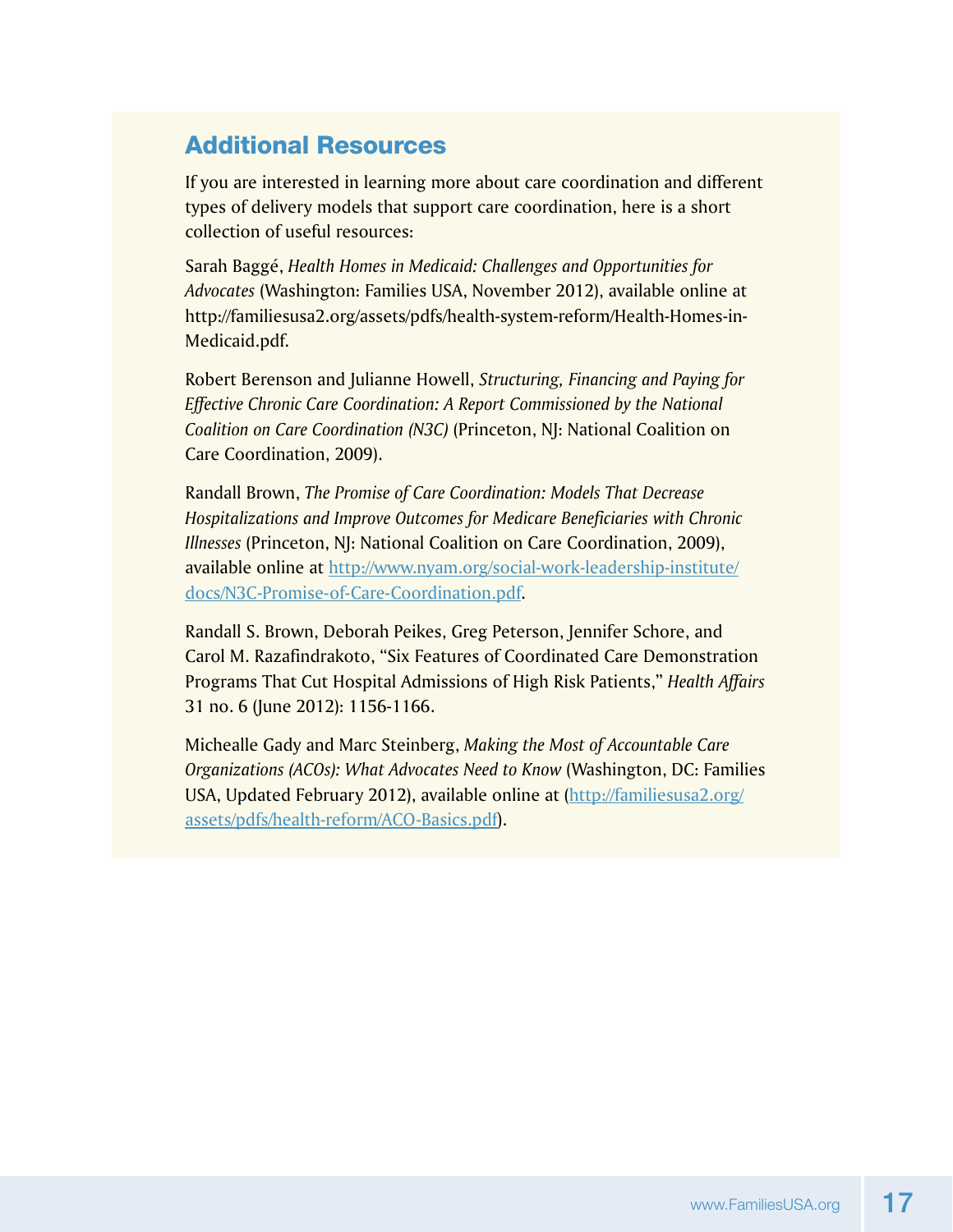## Demystifying Care Coordination: A Glossary of Key Terms

There are a number of different ways care coordination programs can be organized and a number of different components that should be a part of comprehensive care coordination. Over the last several years, many terms have sprung up to describe these organizational entities and programs. Some of these terms are more defined than others. Here is a brief list of some key terms to help demystify conversations about care coordination.

**Accountable Care Organization (ACO):** An ACO is an entity that consists of health care providers across the continuum of care (including acute care, long-term care, and behavioral and mental health care) that agrees to be held accountable for improving the health of its patients. If patients' health care costs end up being less than would otherwise be expected while health care quality is maintained or improved, the providers get to keep a share of that savings.<sup>32</sup> For more information, see *Making the Most of Accountable Care Organizations (ACOS): What Advocates Need to Know* (Families USA).

**Care Management:** Care management is a set of activities designed to engage patients and their caregivers in a collaborative process intended to assist them with managing medical conditions and psychosocial problems more effectively. The goals of care management are to improve patients' health status and reduce the need for future medical services.<sup>33</sup> This term is often used interchangeably with case management. Care management programs are not standardized or regulated and therefore can vary widely in their scope and design. Comprehensive, well-structured care management programs are integral to achieving comprehensive care coordination.

**Case Management:** The Case Management Society of America defines case management as "a collaborative process of assessment, planning, facilitation, care coordination, evaluation, and advocacy for options and services to meet an individual's and family's comprehensive health needs through communication and available resources to promote quality, cost-effective outcomes."34 This term is often used interchangeably with care management. Case management programs are not standardized or regulated, and therefore can vary widely in their scope and design. Comprehensive, well-structured case management programs are integral to achieving comprehensive care coordination.

**Health Home:** A health home is a provider or group of providers who coordinates care for all the medical and non-medical needs of Medicaid patients with two or more chronic conditions. The Affordable Care Act created this option as a way to allow states to use Medicaid funding to better coordinate care for high-need, high-risk populations. States can set up a health home program by amending their state Medicaid plans. For more information, see *Health Homes in Medicaid: Challenges and Opportunities for Advocates* (Families USA).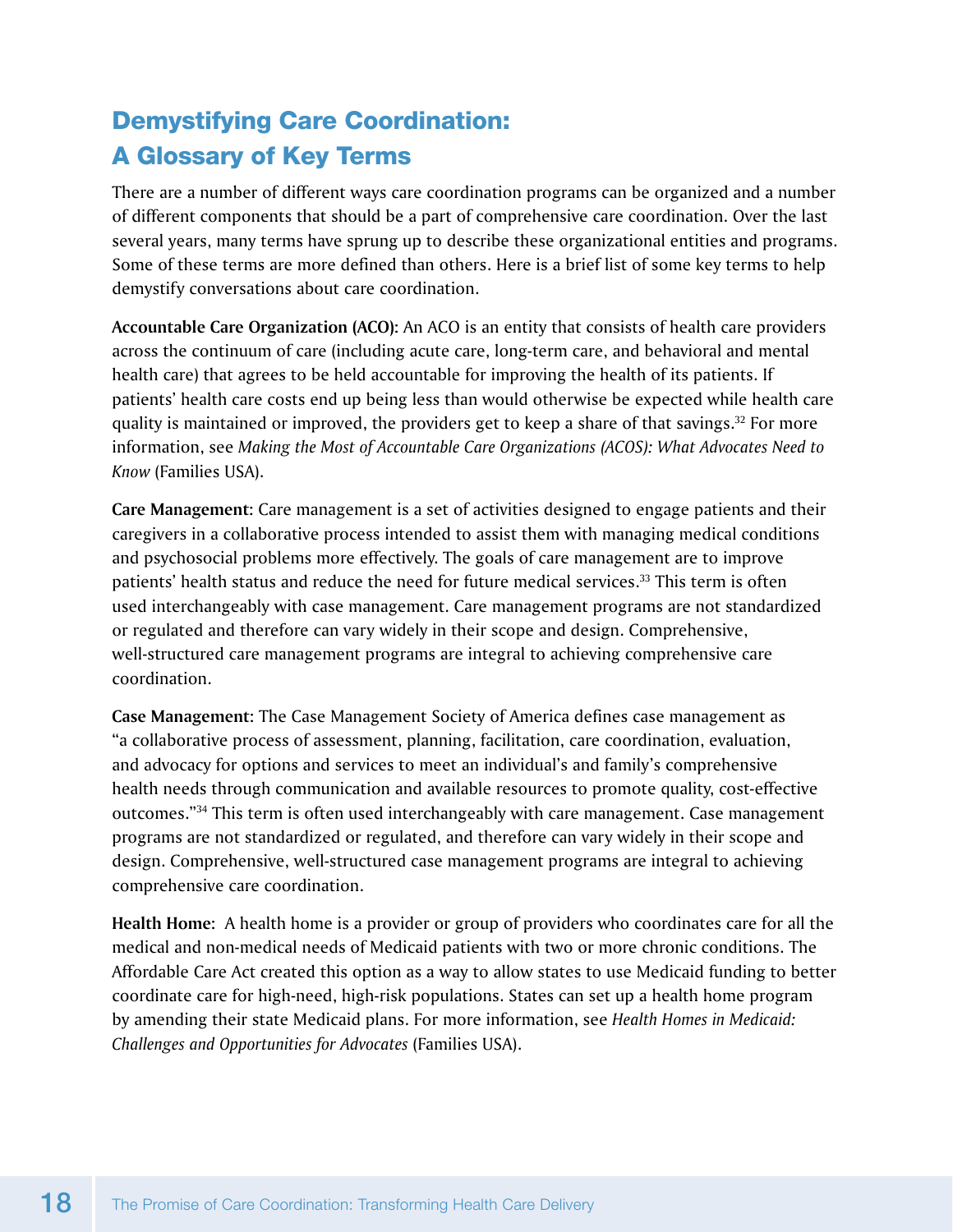**Patient-Centered Medical Home (PCMH):** The Patient-Centered Medical Home (PCMH) is an approach to providing comprehensive primary care for children, youth, and adults.<sup>35</sup> The PCMH facilitates partnerships between patients, physicians, and caregivers. The National Committee for Quality Assurance sets standards that lay out specific criteria for practices to meet and work towards to become an accredited PCMH.

**Transitional Care Program**: Transitional care programs manage the process in which a patient's care shifts from being provided in one setting of care to another. Most of these programs concentrate on the transition from hospital-based care to community-based care. In these programs, patients are engaged at the hospital to develop a comprehensive discharge plan and are followed closely for four to six weeks post-discharge. The goal is to prevent readmission to the hospital.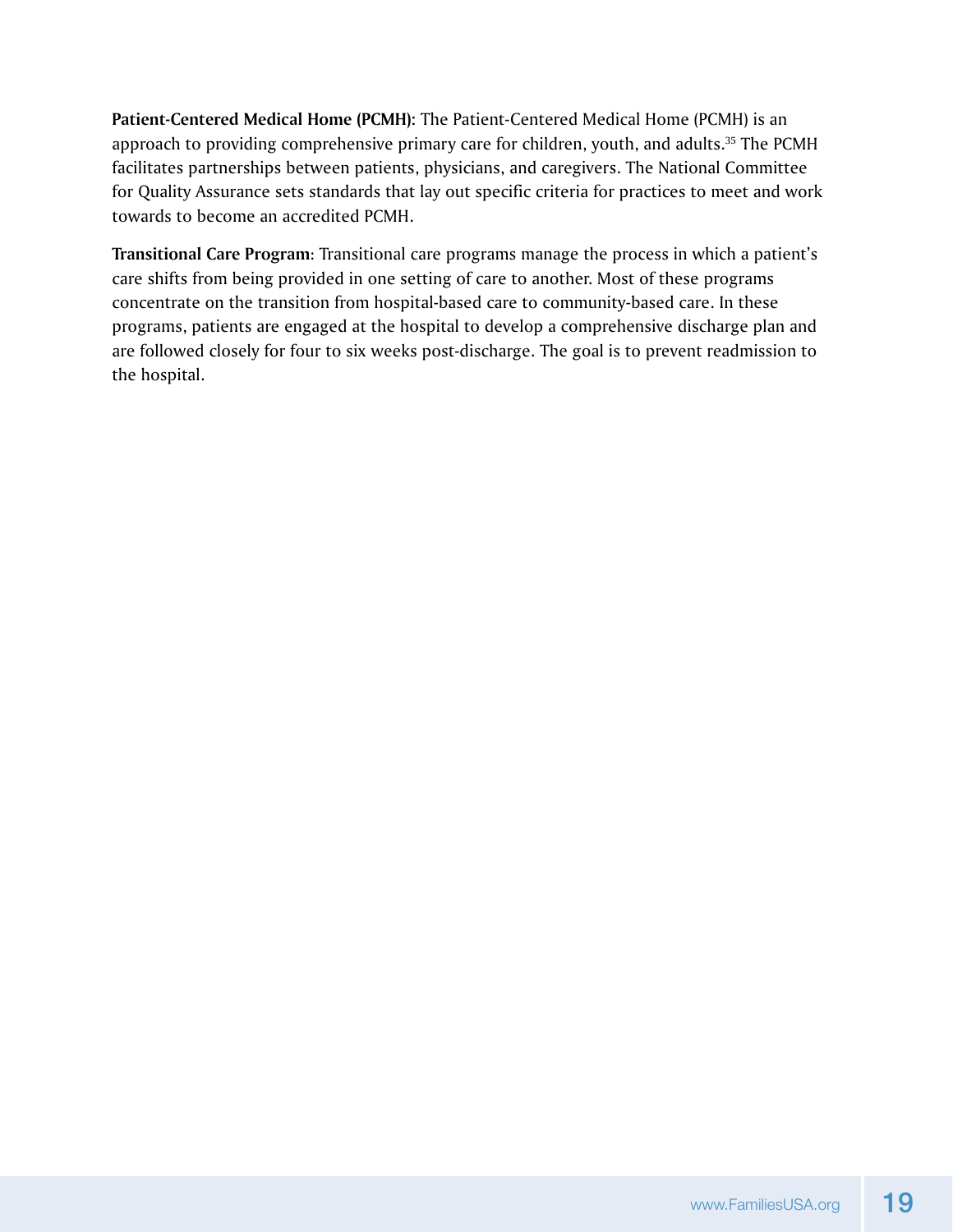## **Endnotes**

1 The National Coalition on Care Coordination (N3C) defines care coordination as "a person-centered, assessment-based interdisciplinary approach to integrating health and social support services in which a care coordinator manages and monitors an individual's needs, goals, and preferences based on a comprehensive plan." The National Quality Forum's (NQF) provides a more concrete definition by describing it as "a function that helps ensure that the patient's needs and preferences for health services and information sharing across people, functions, and sites are met over time to achieve improved outcomes." For more information, see Robert Berenson and Julianne Howell, S*tructuring, Financing and Paying for Effective Chronic Care Coordination: A Report Commissioned by the National Coalition on Care Coordination* (New York: National Coalition on Care Coordination, July 2009), available at [http://www.urban.org/uploadedpdf/1001316\\_chronic\\_care.pdf](http://www.urban.org/uploadedpdf/1001316_chronic_care.pdf); and National Quality Forum, *Preferred Practices and Performance Measures for Measuring and Reporting Care Coordination* (Washington, DC: National Quality Forum, 2010), available at [www.qualityforum.org/WorkArea/linkit.aspx?LinkIdentifier=id](www.qualityforum.org/WorkArea/linkit.aspx?LinkIdentifier=id&ItemID=49506) [&ItemID=49506.](www.qualityforum.org/WorkArea/linkit.aspx?LinkIdentifier=id&ItemID=49506)

2 Rachel Burton, "Health Policy Brief: Care Transitions," *Health Affairs*, September 13, 2012.

<sup>3</sup> The National Coalition on Care Coordination, op. cit.

4 Hoangmai H Pham, et al., "Care Patterns in Medicare and Their Implications for Pay for Performance," *New England Journal of Medicine*, no. 356 (2007): 1130-1139.

5 Eric C. Schneider, Peter S. Hussey, and Christopher Schnyer, *Payment Reform: Analysis of Models and Performance Measurement Implications* (Santa Monica: Rand Corporation, 2011).

6 Christina Bielaszka-DuVernay, "Improving the Coordination of Care for Medicaid Beneficiaries in Pennsylvania," *Health Affairs* 30, no. 3, (2011): 426-430.

7 Douglas McCarthy and Kimberly Mueller, *Community Care of North Carolina: Building Community Systems of Care through State and Local Partnerships* (Washington, DC: The Commonwealth Fund, June 2009).

8 Integrated Care Resource Center, *State Health Home CMS Proposal Status* (Washington: Integrated Care Resource Center, October 2012), available online at [http://www.chcs.org/usr\\_doc/HHMap\\_v9.pdf](http://www.chcs.org/usr_doc/HHMap_v9.pdf), accessed November 12, 2012.

9 Center for Medicare and Medicaid Innovation, *Pioneer Accountable Care Organization Model: General Fact Sheet* (Washington: Center for Medicare and Medicaid Innovation, September 2012), available online at [http://innovations.cms.gov/initiatives/](http://innovations.cms.gov/initiatives/aco/pioneer/) [aco/pioneer/.](http://innovations.cms.gov/initiatives/aco/pioneer/)

10 Center for Medicare and Medicaid Services, *CMS Names 88 New Medicare Shared Savings Accountable Care Organizations*, (Washington: Center for Medicare and Medicaid Services, July 2012), available online at [http://www.cms.gov/apps/media/press/](http://www.cms.gov/apps/media/press/factsheet.asp?Counter=4405&intNumPerPage=10&checkDate=&checkKey=&srchType=1&numDays=3500&srchOpt=0&srchData=&keywordType=All&chkNewsType=6&intPage=&showAll=&pYear=&year=&desc=false&cboOrder=date) [factsheet.asp?Counter=4405&intNumPerPage=10&checkDate=&checkKey=&srchType=1&numDays=3500&srchOpt=0&src](http://www.cms.gov/apps/media/press/factsheet.asp?Counter=4405&intNumPerPage=10&checkDate=&checkKey=&srchType=1&numDays=3500&srchOpt=0&srchData=&keywordType=All&chkNewsType=6&intPage=&showAll=&pYear=&year=&desc=false&cboOrder=date) [hData=&keywordType=All&chkNewsType=6&intPage=&showAll=&pYear=&year=&desc=false&cboOrder=date.](http://www.cms.gov/apps/media/press/factsheet.asp?Counter=4405&intNumPerPage=10&checkDate=&checkKey=&srchType=1&numDays=3500&srchOpt=0&srchData=&keywordType=All&chkNewsType=6&intPage=&showAll=&pYear=&year=&desc=false&cboOrder=date)

11 Blue Cross Blue Shield of Massachusetts, *Blue Cross Blue Shield of Massachusetts Alternative Quality Contract* (Boston: Blue Cross Blue Shield of Massachusetts, May 2010), available online at [http://www.bluecrossma.com/visitor/pdf/alternative](http://www.bluecrossma.com/visitor/pdf/alternative-quality-contract.pdf)[quality-contract.pdf](http://www.bluecrossma.com/visitor/pdf/alternative-quality-contract.pdf).

<sup>12</sup> Christina Bielaszka-DuVernay, "Vermont's Blueprint for Medical Homes, Community Health Teams, and Better Health at Lower Cost," *Health Affairs* 30, no. 3 (2011): 383-386.

13 AHRQ Health Care Innovations Exchange, Policy Innovation Profile, *Statewide Program Supports Medical Homes through Multidisciplinary Teams, Easy Access to Information, and Incentives, Leading to Lower Costs and Better Care* (Washington, DC: AHRQ, July 3, 2012), available online at [http://www.innovations.ahrq.gov/content.aspx?id=3640.](http://www.innovations.ahrq.gov/content.aspx?id=3640)

14 Randall Brown, *The Promise of Care Coordination: Models That Decrease Hospitalizations and Improve Outcomes for Medicare Beneficiaries with Chronic Illnesses* (Princeton, NJ: National Coalition on Care Coordination, 2009), available online at [http://](http://www.nyam.org/social-work-leadership-institute/docs/N3C-Promise-of-Care-Coordination.pdf) [www.nyam.org/social-work-leadership-institute/docs/N3C-Promise-of-Care-Coordination.pdf.](http://www.nyam.org/social-work-leadership-institute/docs/N3C-Promise-of-Care-Coordination.pdf)

 $15$  Ibid.

16 Ibid.

17 Ibid.

18 Kate R. Lorig, et al., "Chronic Disease Self-Management Program: 2-Year Health Status and Health Care Utilization Outcomes," *Medical Care* 39 no. 11 (2001): 1217-1223.

<sup>19</sup> John R. C. Wheeler, "Can A Disease Self-Management Program Reduce Health Care Costs?: The Case of Older Women With Heart Disease," *Medical Care* 41, no. 6, (2003): 706-715.

<sup>20</sup> Kate R. Lorig, et al., "Evidence Suggesting That a Chronic Disease Self-Management Program Can Improve Health Status While Reducing Hospitalization," *Medical Care* 37, no. 1, (1999): 5-14.

21 Angela Coulter, *Implementing shared decision making in the UK* (London: The Health Foundation, 2009), available online at [http://www.health.org.uk/public/cms/75/76/1915/1522/Implementing\\_shared\\_decision\\_making\\_in\\_the\\_UK2-1.](http://www.health.org.uk/public/cms/75/76/1915/1522/Implementing_shared_decision_making_in_the_UK2-1.pdf?realName=U39ZtQ.pdf) [pdf?realName=U39ZtQ.pdf.](http://www.health.org.uk/public/cms/75/76/1915/1522/Implementing_shared_decision_making_in_the_UK2-1.pdf?realName=U39ZtQ.pdf)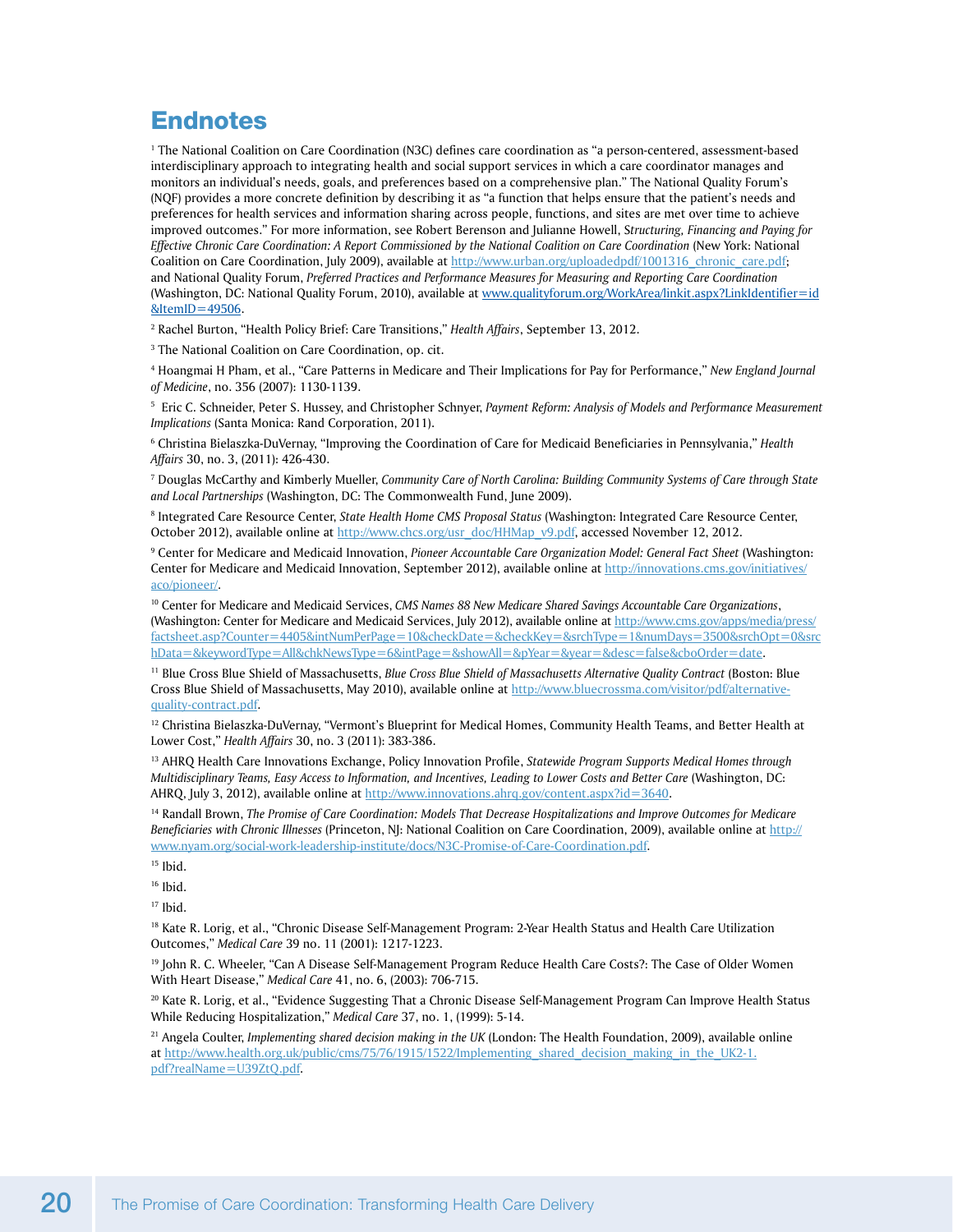<sup>22</sup> MedPac, Report to Congress: Aligning Incentives in Medicare: "Shared decision making and its implications for Medicare", (Washington, DC: MedPac, June 2010), available online at [http://www.medpac.gov/documents/jun10\\_entirereport.pdf.](http://www.medpac.gov/documents/jun10_entirereport.pdf)

<sup>23</sup> Brown, op. cit.

24 Institute of Medicine, *Best Care at Lower Cost: The Path to Continuously Learning Health Care in America*. (Washington, DC: The National Academies Press, 2012).

25 Douglas McCarthy, Kimberly Mueller, and Jennifer Wrenn, *Geisinger Health System: Achieving the Potential of System Integration through Innovation, Leadership, Measurement, and Incentives* (Washington, DC: The Commonwealth Fund, June 2009).

26 Daniel D. Maeng, et al., "Reducing Long-term Cost by Transforming Primary Care: Evidence from Geisenger's Medical Home Model," *American Journal of Managed Care* 18, no. 3 (2011): 149-155.

27 Onpoint Health Data, *Blueprint Evaluation—A 3-Year Overview Based on 2-year Cohorts* (Manchester, Maine: Onpoint Health Data, January 2012).

<sup>28</sup> Cynthia M. Boyd, et al., "A Pilot Test of the Effect of Guided Care on the Quality of Primary Care Experiences for Multimorbid Older Adults," *Journal of General Internal Medicine* 23, no. 5, (2008): 536-42.

29 Christina Bielaszka-DuVernay, op. cit.

<sup>30</sup> Deborah Peikes, et al., "Effects of Care Coordination on Hospitalization, Quality of Care, and Health Care Expenditures among Medicare Beneficiaries: 15 Randomized Trials," *JAMA* 301, no. 6, (2009): 603-618.

<sup>31</sup> Randall S. Brown, Deborah Peikes, Greg Peterson, Jennifer Schore, and Carol M.Razafindrakoto, "Six Features of Coordinated Care Demonstration Programs That Cut Hospital Admissions of High-Risk Patients," *Health Affairs* 31, no. 6, (June 2012): 1156-1166.

32 Michealle Gady and Marc Steinberg, *Making the Most of Accountable Care Organizations (ACOs): What Advocates Need to Know*, (Washington, DC: Families USA, Updated February 2012), available online at ([http://familiesusa2.org/assets/pdfs/health](http://familiesusa2.org/assets/pdfs/health-reform/ACO-Basics.pdf)[reform/ACO-Basics.pdf](http://familiesusa2.org/assets/pdfs/health-reform/ACO-Basics.pdf)).

33 Center for Health Care Strategies, *Care Management Definition and Framework*, (Princeton, NJ: Center for Health Care Strategies, 2007), available online at: [www.chcs.org/usf\\_doc/Care\\_Management\\_Framework.pdf](http://www.chcs.org/usf_doc/Care_Management_Framework.pdf)).

34 The Case Management Society of America, *What Is A Case Manager?* (Little Rock, AR: The Case Management Society of America), available online at<http://www.cmsa.org/Home/CMSA/WhatisaCaseManager/tabid/224/Default.aspx>.

<sup>35</sup> American Academy of Family Physicians, American Academy of Pediatrics, American College of Physicians, and the American Osteopathic Association, *Joint Principles of the Patient-Centered Medical Home* (Washington: Patient-Centered Primary Care Collaborative, February 2007), available online at [http://www.pcpcc.net/content/joint-principles-patient-centered](http://www.pcpcc.net/content/joint-principles-patient-centered-medical-home)[medical-home](http://www.pcpcc.net/content/joint-principles-patient-centered-medical-home).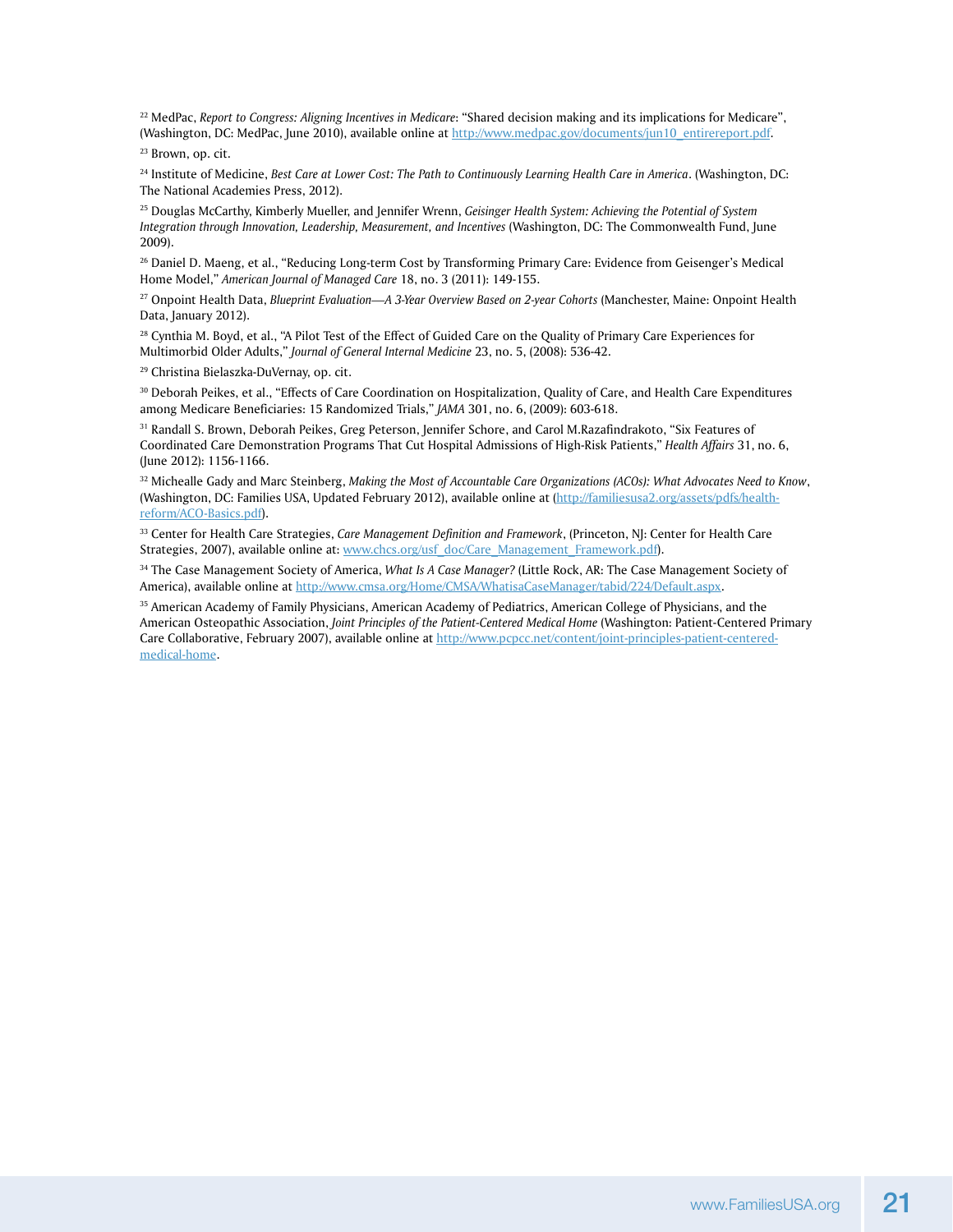## Acknowledgments

**This brief was written by:**

*Amy Traver Villers Fellow Families USA*

## **The following Families USA staff contributed to the preparation of this report:**

*Michealle Gady, Senior Health Policy Analyst Kim Bailey, Research Director Marc Steinberg, Deputy Director of Health Policy Lydia Mitts, Health Policy Analyst Tara Bostock, Editor Carla Uriona, Director of Publications Nancy Magill, Senior Graphic Designer*